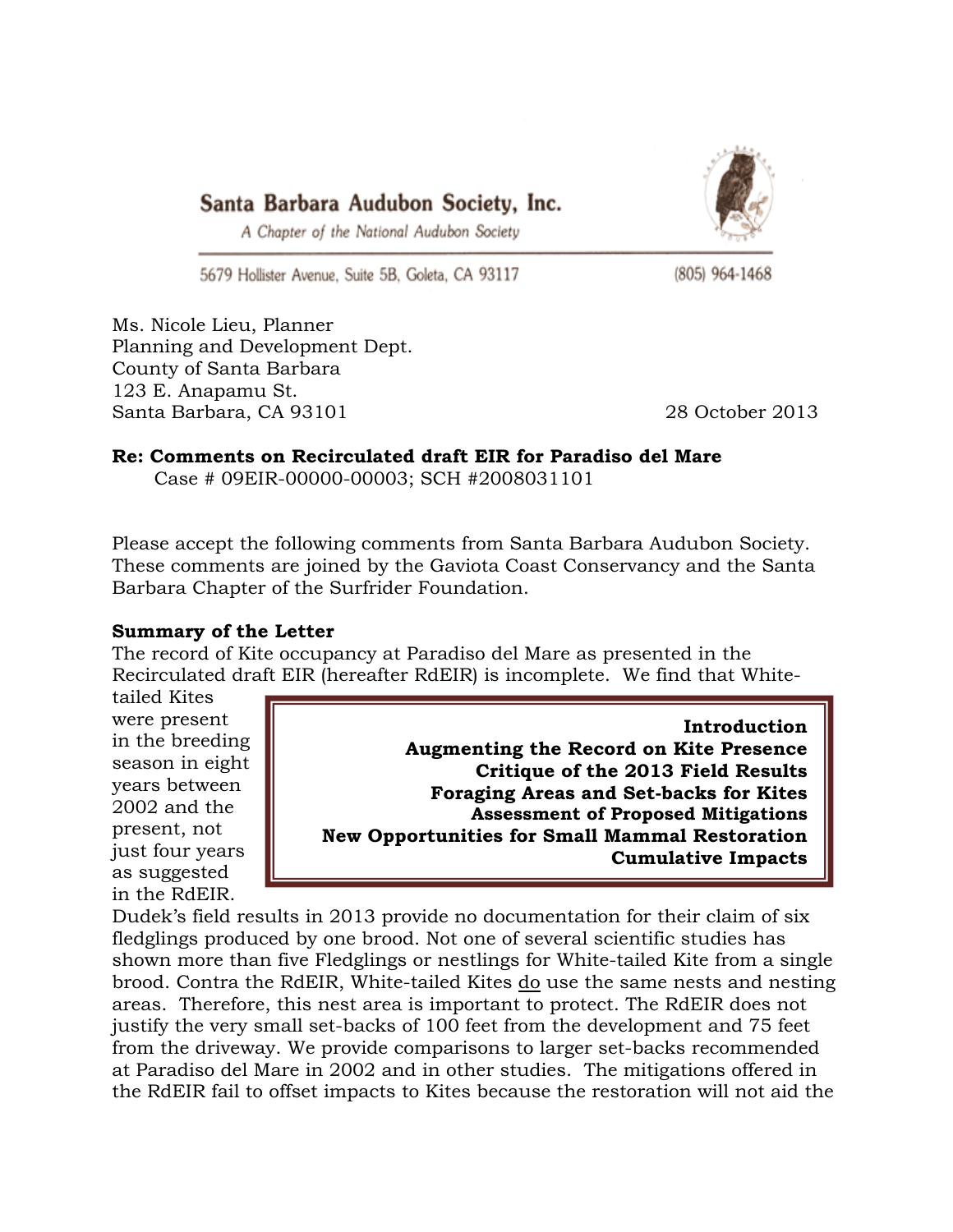Vole population. The cumulative human activity generated by this project and its mitigations contribute additional impacts not acknowledged in the RdEIR. Santa Barbara Audubon Society (hereafter SBAS) offers alternative mitigations focused on the prey of White-tailed Kite and protection of movement corridors among Vole habitats. We favor relocation of the Coastal Estate to the north of Union Pacific Railroad track and east of the current site.

#### **Introduction**

Santa Barbara Audubon Society (SBAS) is a chapter of the National Audubon Society. SBAS has over 1000 members in Santa Barbara County. The mission of SBAS is to help conserve and restore the earth's natural ecosystems and improve its biological diversity, principally in the Santa Barbara area, and to connect people with birds and nature through education, science-based projects and advocacy.

This letter seeks to share unique information on White-tailed Kites (referred to as Kites) that may improve the project and make it successful in all respects. We want to give the County and the CCC all the information they need to honor the protective policies established by the County to protect White-tailed Kite. The wisdom in this approach rests with the fact that if we protect Kites here we also protect the suite of birds-of-prey that cohabit Paradiso del Mare (also referred to herein as PdM).

# **Primary Author's Credentials**

Mark Holmgren trained in Ecology and Evolution at the University of Colorado and the University of Kansas, specializing in Museum Studies at Kansas. In 1984, he moved to Santa Barbara where from 1984 to 2010 he managed the Vertebrate Collections at UCSB's Cheadle Center for Biodiversity and Ecological Restoration (formerly the Museum of Systematics and Ecology).

In 1986, soon after arriving at UCSB, Holmgren became aware that an important contribution to the literature on White-tailed Kites came from an early [1](#page-1-0)970s Ph.D. dissertation<sup>1</sup> and a Masters' study<sup>[2](#page-1-1)</sup> from UCSB, he saw the opportunity to continue studies of the local Kite population begun by

<span id="page-1-0"></span><sup>-</sup><sup>1</sup> Waian, Lee B., 1973. The Behavioral Ecology of the North American White-tailed Kite *(Elanus leucurus majusculus)* of the Santa Barbara Coastal Plain. University of California Santa Barbara, Ph.D., Ecology, 117pp.

<span id="page-1-1"></span><sup>2</sup> Stendell, R.C. 1967. Food and Feeding Behavior of the White-tailed Kite near Santa Barbara, California. MS Thesis, University of California, Santa Barbara, 62pp.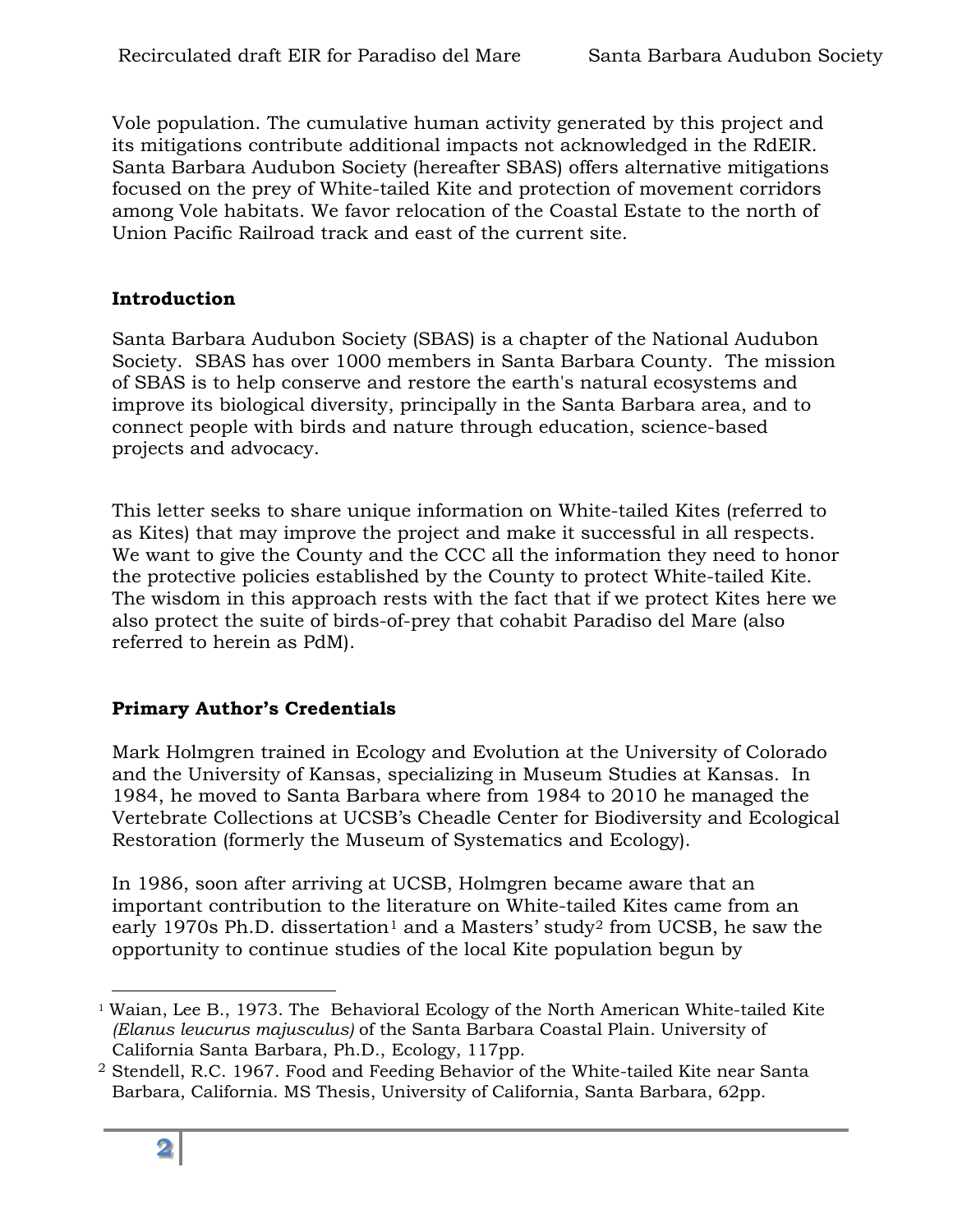researchers Lee Waian and Rey Stendell. In 1986, he began studying Whitetailed Kites at the Los Carneros Wetlands, now partly consumed by the Willow Spring Apartments, and continued that effort to this day, expanding to monitor, catalogue and compile field observations regarding the local Whitetailed Kite population.

In the last 27 years, the citizen-based Kite Watch has emerged periodically to augment Holmgren's ongoing data gathering on nesting, nocturnal roosting, and habitat use by Kites between western Santa Barbara and western Goleta roughly the same area studied by Waian and Stendell. Approximately 18 large open spaces capable of supporting breeding Kites are checked multiple times during the breeding season. Known or likely nocturnal roosting areas are checked weekly throughout the breeding season and nocturnal communal roosting is monitored less often, especially in recent years because the communal roosting habit was lost in this population in the late 1990s.

In 2011, SBAS adopted the Kite Watch project and, in so doing, has supported volunteer coordinators and equipment. Kite Watch brings together from seven to 20 community members per year to one or two late winter training sessions and weekly observations through the breeding season followed by meetings when we share observations. Holmgren then compiles and archives the data.

Kite Watch was especially active from 1997 to 2004 and again from 2011 through 2013. In the intervening years Holmgren gathered information primarily during the breeding period with the informal assistance of local naturalists and bird watchers.

Though not in the Goleta Valley study area, the ARCO Dos Pueblos, later Makar and now the PdM property, garnered Holmgren's interest in about 1998. The information presented below comes from the Kite Watch effort, from other citizens trained to look at White-tailed Kites, or from Holmgren's field observations. Most of this material is in Holmgren's possession but may in time be archived at UCSB's Cheadle Center for Biodiversity and Ecological Restoration.

Holmgren advised the California Coastal Commission in 2002 regarding Whitetailed Kite issues associated with the Arco Dos Pueblos Golf Links proposal and he conducted field surveys for White-tailed Kites on PdM in 2004 for Dudek.

# **Augmenting the Record on Kite Presence at Paradiso del Mare**

Although the surveys done for White-tailed Kites on PdM have been termed "exhaustive"[3](#page-2-0), Santa Barbara Audubon finds the record of Kite occupancy at as

<span id="page-2-0"></span> $\overline{a}$ <sup>3</sup> Dudek, August 23, 2013. White tail Kite Buffer for Tree 184—Paradiso del Mare Project.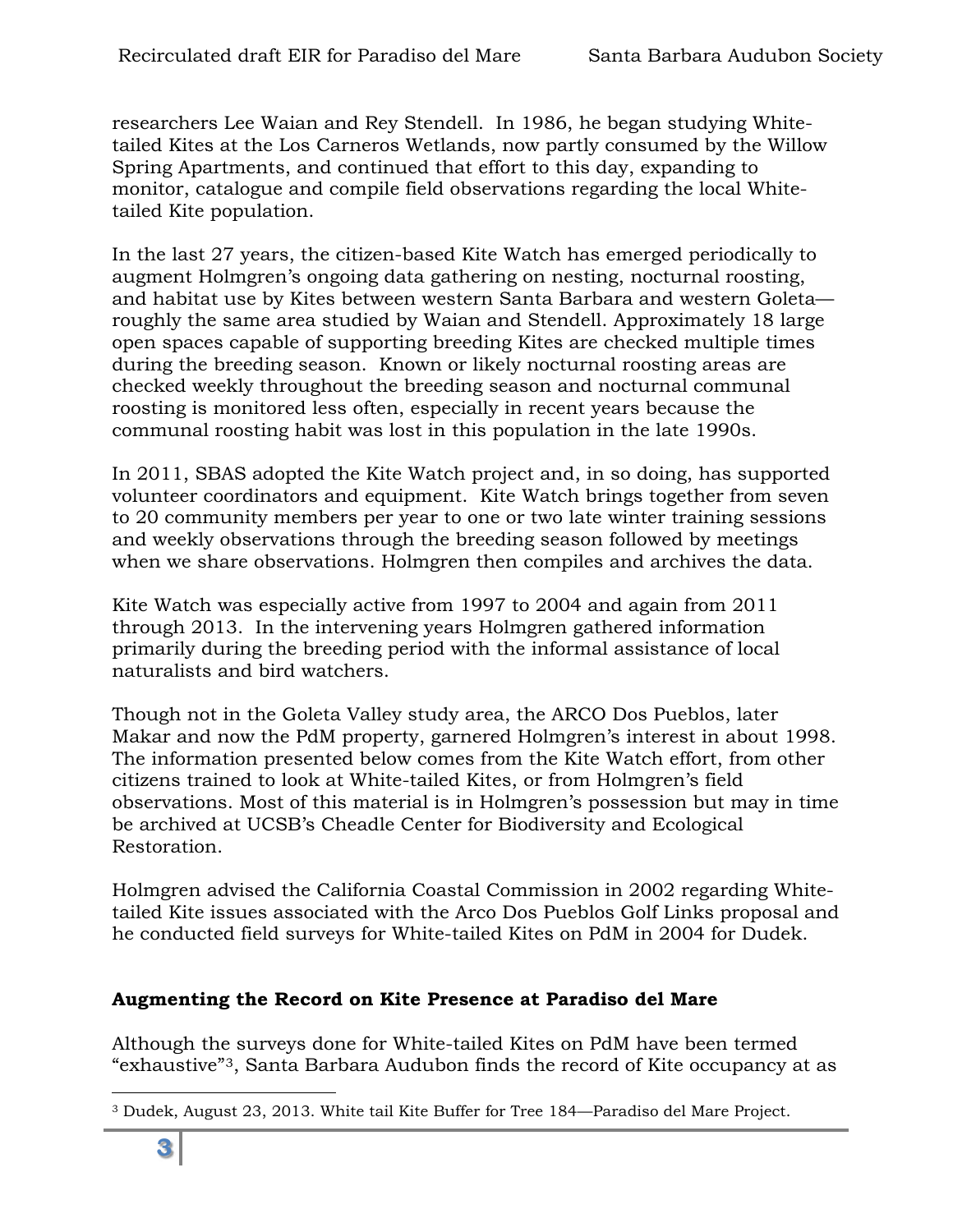presented in the Recirculated dEIR (hereafter RdEIR) lacks reference to available and relevant information. We have found several records that establish the Kites' use of the site in years other than those acknowledged in the RdEIR, regardless of whether or not breeding was successfully carried out. The RdEIR suggests known breeding in 2002 and 2013 and potential nesting in 2000 and 2004. Data introduced here indicate that breeding may have occurred also in 2001, 2003, 2009, and 2011. Without this additional information we cannot clearly see the established fact that Kites value this property and that their use is not occasional, but persistent.

The RdEIR omitted critical information that bears on the value of the site as a site of perennial, or nearly perennial, Kite nest building, nesting, or breeding support. At least one of these phases of reproduction has been witnessed in each year the effort has been made to assess Kite activity. Furthermore, the use of PdM extends outside of the breeding period as indicated by the observation of 18 birds together on 16 November 2003.

In Holmgren's opinion, this property may be exceedingly important to Whitetailed Kites along the South Coast. It is close to the western end of the Kite distribution along the South Coast; it is consistently used by Kites at nearly all times in which observers have looked for them there; based on 2013 observations by Dudek, it would seem to harbor a population of prey mammals buffered against dry conditions nearby; and it may have other extraordinary features that we wish to study to understand how to preserve Kites along the South Coast. For example, the sighting of 18 individuals in daytime (on 16 Nov 2003) indicates this property is capable of occasional explosive vole population surges that suggest a healthy population on the site. The RdEIR does not account for the importance of the site, which skews the impact analysis toward the conclusion that impacts can be mitigated. The available information regarding the existing baseline conditions, described in this letter, demonstrate the importance of the site, and the significant impacts to Kites that are likely to result from the proposed development on the PdM site.

|      |                            |                    | <b>Observer.</b> Source of |
|------|----------------------------|--------------------|----------------------------|
| Year | Information                | Significance       | Documentation              |
|      |                            | Indicates late     |                            |
|      |                            | breeding season    |                            |
|      |                            | or post-breeding   |                            |
|      |                            | presence on the    |                            |
|      | Observations by L. Hunt on | site, but too late |                            |
|      | 15 September 1998 and J.   | to ascertain       |                            |
|      | Storrer on 5 and 6         | whether nesting    | L.E. Hunt, J. Storrer.     |
| 1998 | September 1998             | occurred.          | Kite Histories 1998.doc    |

# Blue = Information presented by Dudek

Black = Additional new information on Kite presence from Holmgren notes.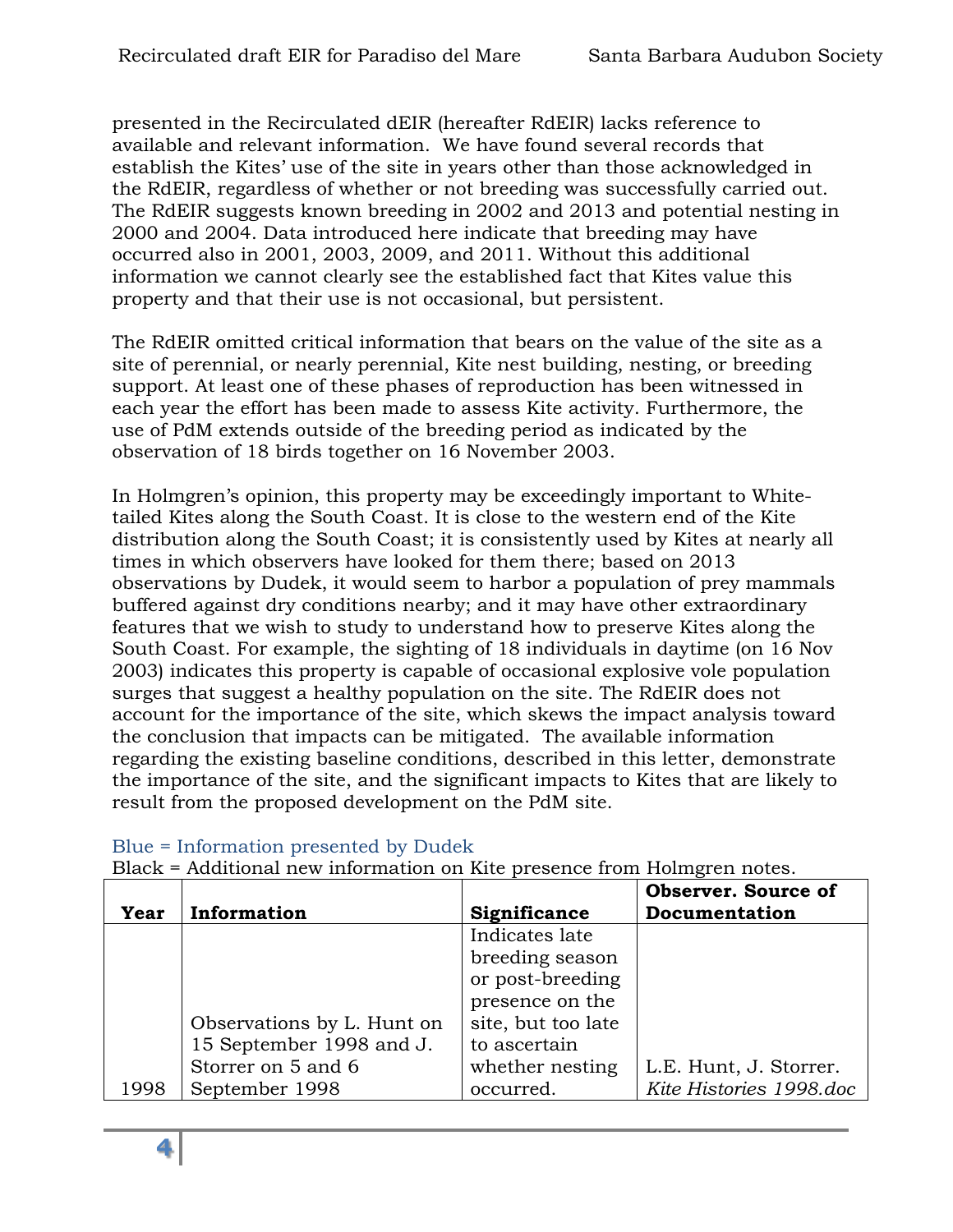|      | 23 March 2000                          |                                    |                            |
|------|----------------------------------------|------------------------------------|----------------------------|
|      | Eastern half of property:              |                                    |                            |
|      | Kite pair north of UPRR                |                                    |                            |
|      | tracks and south of Hwy                |                                    |                            |
|      | 101.                                   |                                    |                            |
|      | Halfway across property: A             | 2 pairs in                         |                            |
|      | different pair of Kites south          | breeding season                    | Mark Holmgren, Keith       |
|      | of the UPRR tracks. A 5 <sup>th</sup>  | indicates an                       | Zandona. Arco Dos          |
| 2000 | Kite seen.                             | intent to breed,                   | Pueblos 23Mar 00.doc       |
|      |                                        |                                    | Fig. 3.4-5 Nest            |
|      |                                        |                                    | locations.pdf (Dudek)      |
|      | Potential and actual nests             |                                    | <b>RdEIR References to</b> |
| 2000 |                                        |                                    | <b>Nesting</b>             |
|      | present                                |                                    |                            |
|      | $1-Aug-01$                             |                                    |                            |
|      | Eastern half of property:              | Suggests                           |                            |
|      | pair of Kites. Western half            | breeding or the<br>intent to breed |                            |
|      | of property: 2 juvs with 1 or          |                                    | Mark Holmgren,             |
|      | 2 adults foraging                      | on E and W                         | Melissa Kelly, Tom         |
|      | independently and mostly S             | parts of                           | Phillips. Arco DP 1 Aug    |
| 2001 | of Hwy 101                             | property.                          | 01.doc                     |
|      | Potential and successful               |                                    |                            |
|      | nests present, 2 <sup>nd</sup> nesting |                                    | Fig. 3.4-5 Nest            |
| 2002 | attempted                              |                                    | locations.pdf (Dudek)      |
|      | 28-Feb-03                              |                                    |                            |
|      | Kite pair & one lone kite              |                                    |                            |
|      | came in from N of Hwy 101.             | Suggested                          |                            |
|      | Aggression towards lone                | territorial pair                   |                            |
|      | kite. Flitter flight seen.             | present possibly                   | Morgan Ball, Regina        |
|      | Roost flight to the WNW                | intending to                       | Ball. Kite Summary 27      |
| 2003 | seen.                                  | breed.                             | October 2003.doc           |
|      | 30-Apr-03                              |                                    | Morgan Ball. Kite          |
|      | 2 kites seen on property -             | Suggests paired                    | Summary 27 October         |
| 2003 | Cartwheel display seen                 | adults.                            | 2003.doc                   |
|      |                                        |                                    | Mark Holmgren. Kite        |
|      | $14$ -May-03                           |                                    | Summary 27 October         |
| 2003 | 0 kites seen.                          |                                    | 2003.doc                   |
|      |                                        | Suggest breeding                   |                            |
|      |                                        | occurred. PdM                      |                            |
|      |                                        | provided post-                     | Mark Holmgren, Daniel      |
|      | $11$ -June-03                          | breeding                           | Wilson. Kite Summary       |
| 2003 | 2 juvenile Kites seen.                 | support.                           | 27 October 2003.doc        |
|      | 16-Nov-03                              | Though not on                      |                            |
|      | 18 Kites gathered on the               | PdM, this                          |                            |
|      | bluff edge at Naples                   | observation                        | Daniel Wilson. Naples      |
| 2003 | immediately adjacent to                | underscores the                    | Kites 16 Nov 03.pdf        |
|      |                                        |                                    |                            |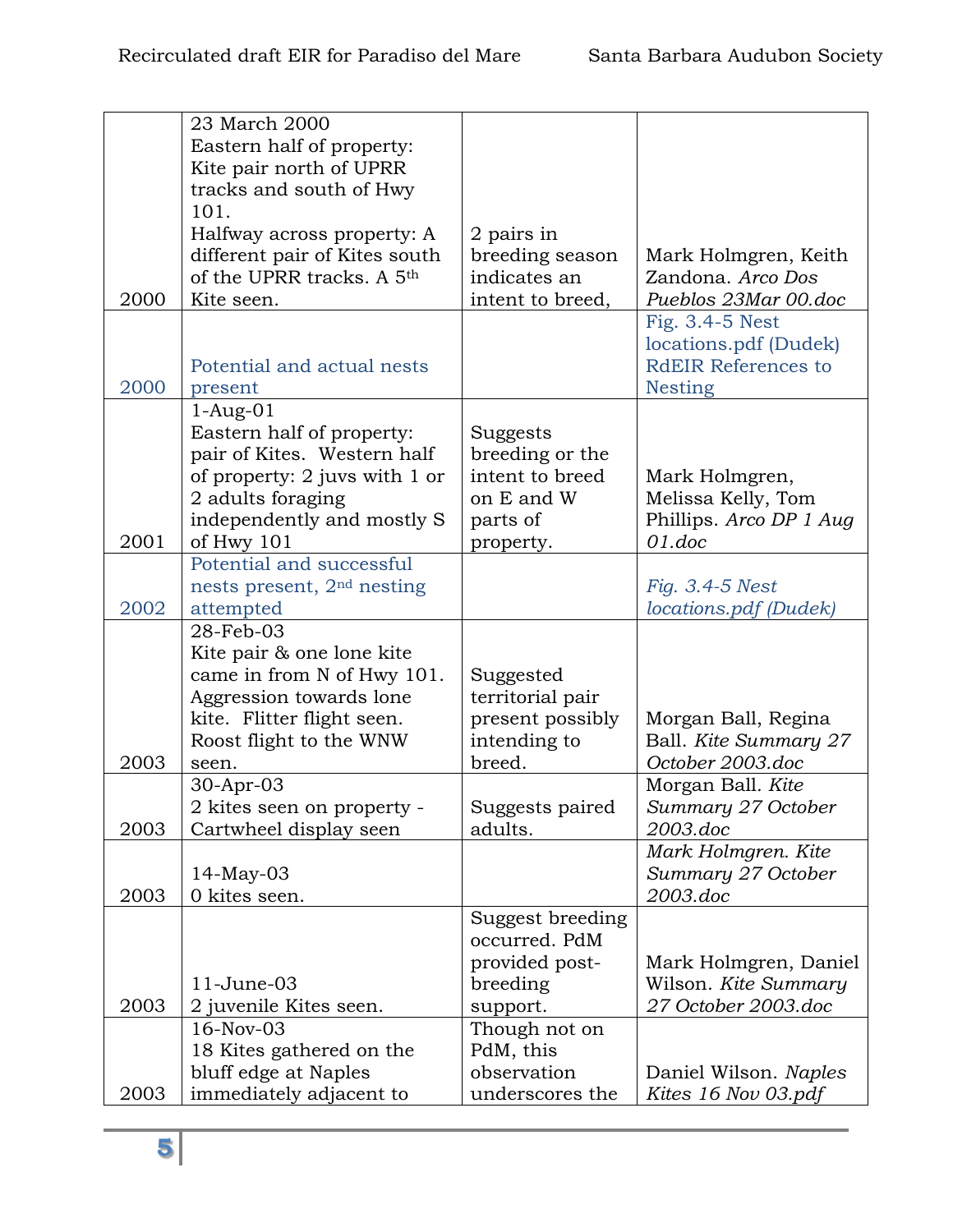|      | PdM, seen from a surfboard     | importance of      |                         |
|------|--------------------------------|--------------------|-------------------------|
|      | offshore then confirmed on     | the area for Kites |                         |
|      | land.                          | at other times of  |                         |
|      |                                | year.              |                         |
|      |                                | Though paired      |                         |
|      |                                |                    |                         |
|      |                                | and roosting at    |                         |
|      |                                | night on the east  |                         |
|      |                                | end, breeding      |                         |
|      |                                | was not detected   |                         |
|      |                                | there. Juv on the  |                         |
|      |                                | west end           | Mark Holmgren, Kathy    |
|      | 7 Aug-04                       | suggests           | Rindlaub. Kite Final    |
|      | 1 pair of adults on the E      | breeding           | report 15 Oct 04 sl     |
|      | end; juvenile Kite on the      | occurred in the    | amended.doc             |
|      |                                |                    |                         |
| 2004 | west end.                      | vicinity.          | submitted to Dudek.     |
|      |                                |                    | Fig. 3.4-5 Nest         |
| 2004 | Potential, nest building       |                    | locations.pdf (Dudek)   |
|      | $9 - Jun-07$                   |                    |                         |
|      | 2.64km W Winchester (Calle     |                    |                         |
|      | Real N of Makar or Arco-Dos    |                    |                         |
|      | Pueblos property), (near lone  |                    | Mark Holmgren.          |
|      | Sycamore on N side of Hwy      |                    | Meadowlark search W     |
|      | 101): White-tailed Kite adult  | Kite near          | of Goleta 9 June        |
| 2007 | N of hwy 101                   | property.          | 2007.doc                |
|      | In e-mail dated 27 Oct 09      |                    |                         |
|      | John Storrer wrote: "I also    |                    |                         |
|      | saw (2) juvenile kites on the  |                    |                         |
|      | Arco Dos Pueblos (Makar)       |                    |                         |
|      |                                |                    |                         |
|      | property in July of this year. |                    |                         |
|      | This is consistent with Paul   |                    |                         |
|      | Collins' observations of post- |                    |                         |
|      | breeding use of the site in    | Based on these     |                         |
|      | 2007 and 2008. Based on        | comments, Kites    |                         |
|      | limited reconnaissance         | probably did not   |                         |
|      | (maybe 3 or 4 "general"        | breed on the       |                         |
|      | visits) I don't think kites    | property this      |                         |
|      | nested at DP this year $-I$    | year, but I've not |                         |
|      | did not see kites at any       | read the Collins   |                         |
| 2009 | rate."                         | reports.           | Kite Histories 2009.doc |
|      | 8 May 2011 10:18 to10:25am     |                    |                         |
|      | Kite foraging over the         |                    | Morgan Ball             |
|      | western portion of the PdM     | Presence on the    | Kite Histories 2011     |
|      | property then perched on a     | west end of the    | back-up dated 6 Nov     |
|      | tamarisk tree on the N-S       |                    | 11.doc                  |
|      |                                | property in        |                         |
| 2011 | wind row.                      | breeding season.   |                         |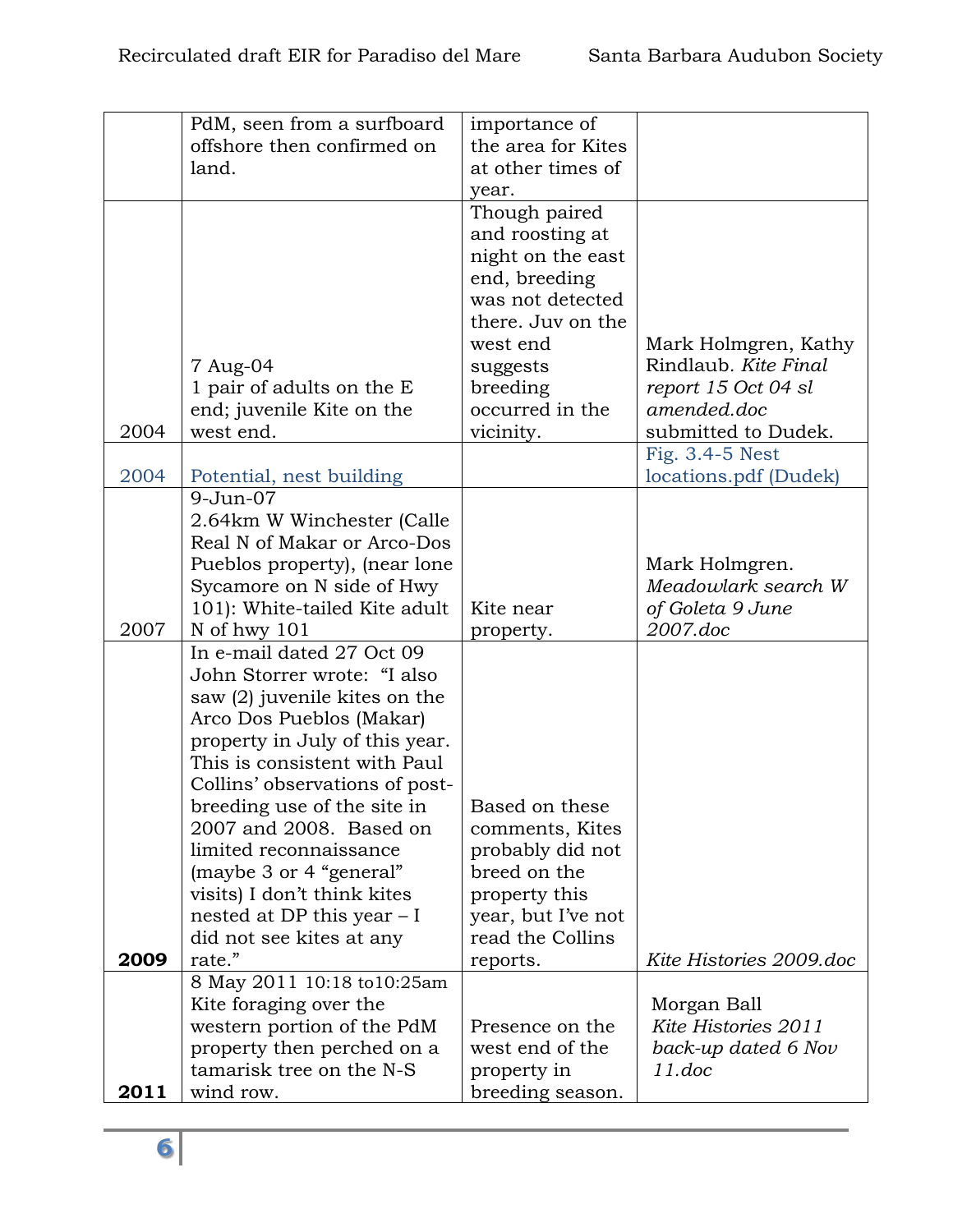|      | 14-Feb-2012 9:50 - 10:04am    |                    |                          |
|------|-------------------------------|--------------------|--------------------------|
|      | We saw a pair of Kites 90-    |                    |                          |
|      | 100m N of Calle Real at       |                    |                          |
|      | approx. N 34.44104 W          |                    |                          |
|      | 119.93861. One of the pair    |                    |                          |
|      | dropped to 2 dead trees       |                    |                          |
|      | where it tried to bust off    | This pair          |                          |
|      | branches. She got one and     | initiated nesting  |                          |
|      | took it to the Monterey       | a short distance   |                          |
|      | Cypress that is between 9     | N of Hwy 101.      |                          |
|      | and 12 trees N of Calle Real. | No indications     |                          |
|      | Bird worked material into     | later that nesting | M. Holmgren, Adrian      |
|      | the nest. Other adult Kite    | was successful     | O'Loghlen. Today         |
| 2012 | nearby all the time.          | on the east side.  | 2012.doc                 |
|      |                               | Territorial and    |                          |
|      | 4-Jun-2013                    | aggressively       |                          |
|      | Pair present near Eagle       | foraging adults    | Morgan Ball. Kite        |
|      | Creek (E end) and near        | bringing food to   | Summary 2 July           |
| 2013 | Tomate Cyn (W end).           | nest.              | 2013.doc                 |
|      |                               | This suggests      |                          |
|      | 4-Jun-2013                    | that other kites   |                          |
|      | Dead Kite found along Hwy     | are floating       | Morgan Ball. Kite        |
|      | 101 at N 34.43931 W           | around or other    | Summary 2 July           |
| 2013 | 119.93370                     | pairs breeding.    | 2013.doc                 |
|      |                               | <b>Breeding</b>    |                          |
|      |                               | occurred at the    |                          |
|      | 13-Jun-13                     | west end in the    |                          |
|      | Dudek biologists report 6     | proposed           | 2013 Nest Survey         |
|      | fledglings at west end (at N  | development        | Results. Fig. 3.4-5 Nest |
| 2013 | 34.43732 W 119.94447)         | envelope.          | locations.pdf (Dudek)    |

# **Critique of the 2013 Field Results**

Dudek's claim of six fledgling White-tailed Kites observed on 13 June 2013 at and near their nest in a Monterey Pine is outside of the known capabilities of the species and require further documentation. The White-tailed Kite Survey (Dudek  $2013$ )<sup>[4](#page-6-0)</sup> is not credible. If true, the observation probably indicates a second brood breeding nearby that joined the brood on PdM. Whether one brood or two, the observation demands a more careful examination of the buffer used to protect the high reproductive output in this territory.

<span id="page-6-0"></span> $\overline{a}$ <sup>4</sup> 2013 Nest Survey Results for the White-Tailed Kite on the Paradiso del Mar Project Site and Recommended Revisions to the Paradiso del Mare Ocean and Inland Estates EIR. Dudek, Job # 6981, 16 August 2013.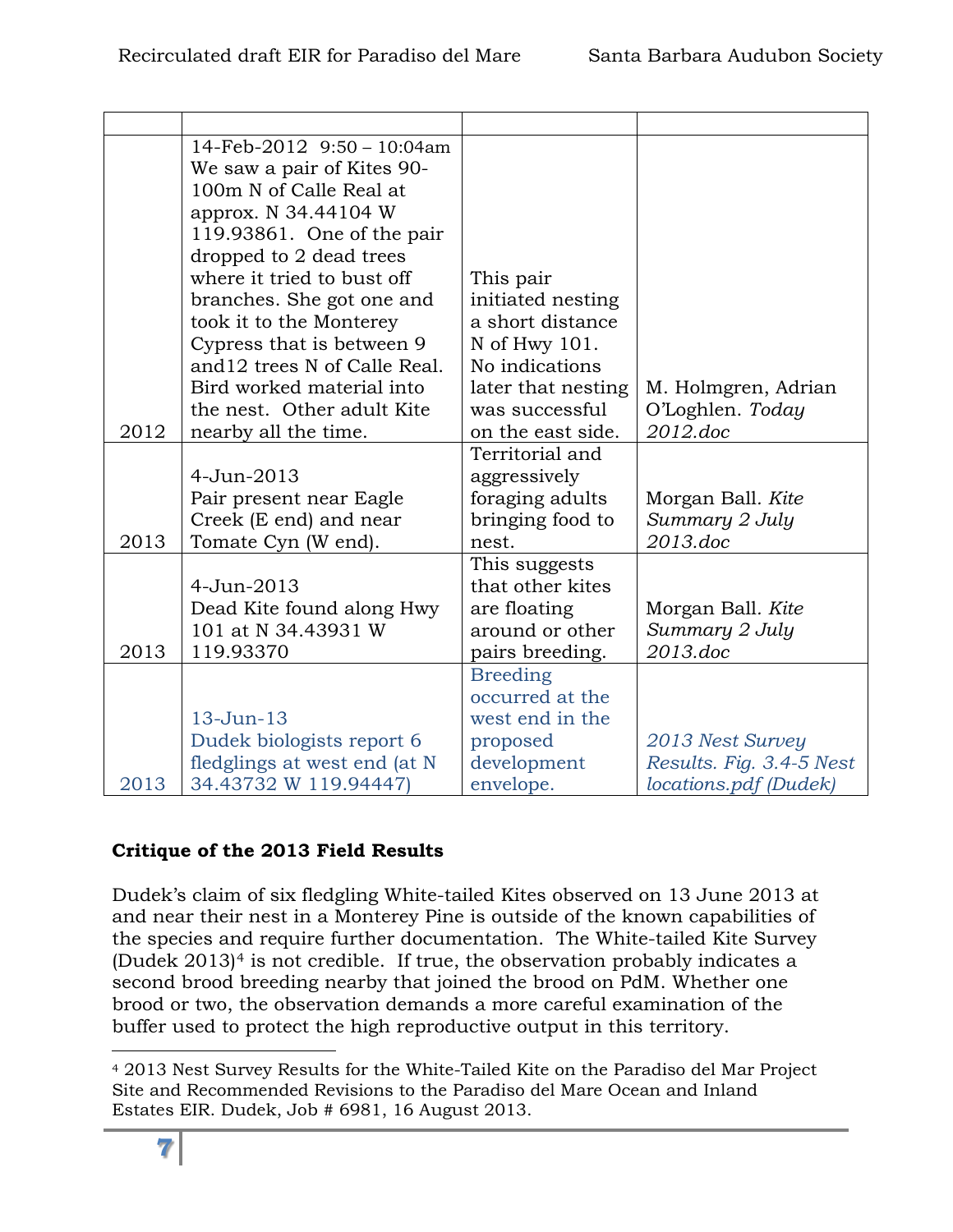While Dixon (19[5](#page-7-0)7)<sup>5</sup> noted only one of 124 nests containing 6 eggs, nowhere in the literature or in Holmgren's experience have as many as six eggs advanced to the nestling or fledgling stage. This unique observation by Dudek requires further substantiation. But this observation also stands out for other reasons. By contrast, in the Goleta Valley the 2013 Kite nesting season showed very low productivity. First, we observed a high rate of territory abandonment (8 of 12 territories formed in mid-winter were abandoned by 20 May 2013). Second, of the five pairs that bred we noted fewer fledglings than in other years. Only one nest had as many as three fledglings, the remainder had two or one fledgling. Finally, no second broods were attempted by any breeding pair. These facts indicate that prey populations were very low during the period when the need for food is most intense for Kites. By all indications this was not a favorable year for their prey, and, therefore for breeding Kites, along the South Coast. Yet we see quite the opposite breeding result observed by Dudek at PdM in 2013.

One of the principle drivers of Kite clutch size and breeding success is rainfall in the late winter period prior to the breeding season. Rainfall supports the growth of grasses and herbaceous plants that are the food resources of California Voles and House Mice, and which allows an additional cycle of reproduction. This extra growth also provides additional ground cover for refuge. In turn, these small mammals and their offspring are the food that supports nesting kites and their young. The same lack of late winter or spring rain conditions prevailed three miles to the west of Goleta at PdM. The unique conclusion reached in the Dudek study--that this pair raised six nestlings to fledging stage-- is unprecedented, out of sync with the Goleta population, and requires further documentation before it could be considered credible.

The outstanding questions concerning this observation are:

- 1. Did both members of the Dudek team observe the 6 fledglings?
- 2. At what distance were the observations made on 13 June?
- 3. Is there photographic evidence of the 6 fledglings?
- 4. Did the observers note plumage differences among the fledglings? If the amount and distribution of bronze juvenal feathers were identical, this would support the interpretation that the young birds were the same age and, therefore, perhaps from the same brood.
- 5. Were any observations made from the Naples property where Kites have bred recently?
- 6. Did the Dudek team estimate the size of the 2013 foraging area as they did in 2011[6](#page-7-1)? And did they conduct any trapping for small mammals

<span id="page-7-0"></span> $\overline{a}$ <sup>5</sup> Dixon, J. B., R. E. Dixon, and J. E. Dixon. 1957. Natural history of the White-tailed Kite in San Diego County, California. *Condor* 59:156-165.

<span id="page-7-1"></span><sup>6</sup> Dudek & Associates. Biological Survey Report for the Paradiso del Mare Residential Project. Prepared for CPH Dos Pueblos Associates. September 1, 2011.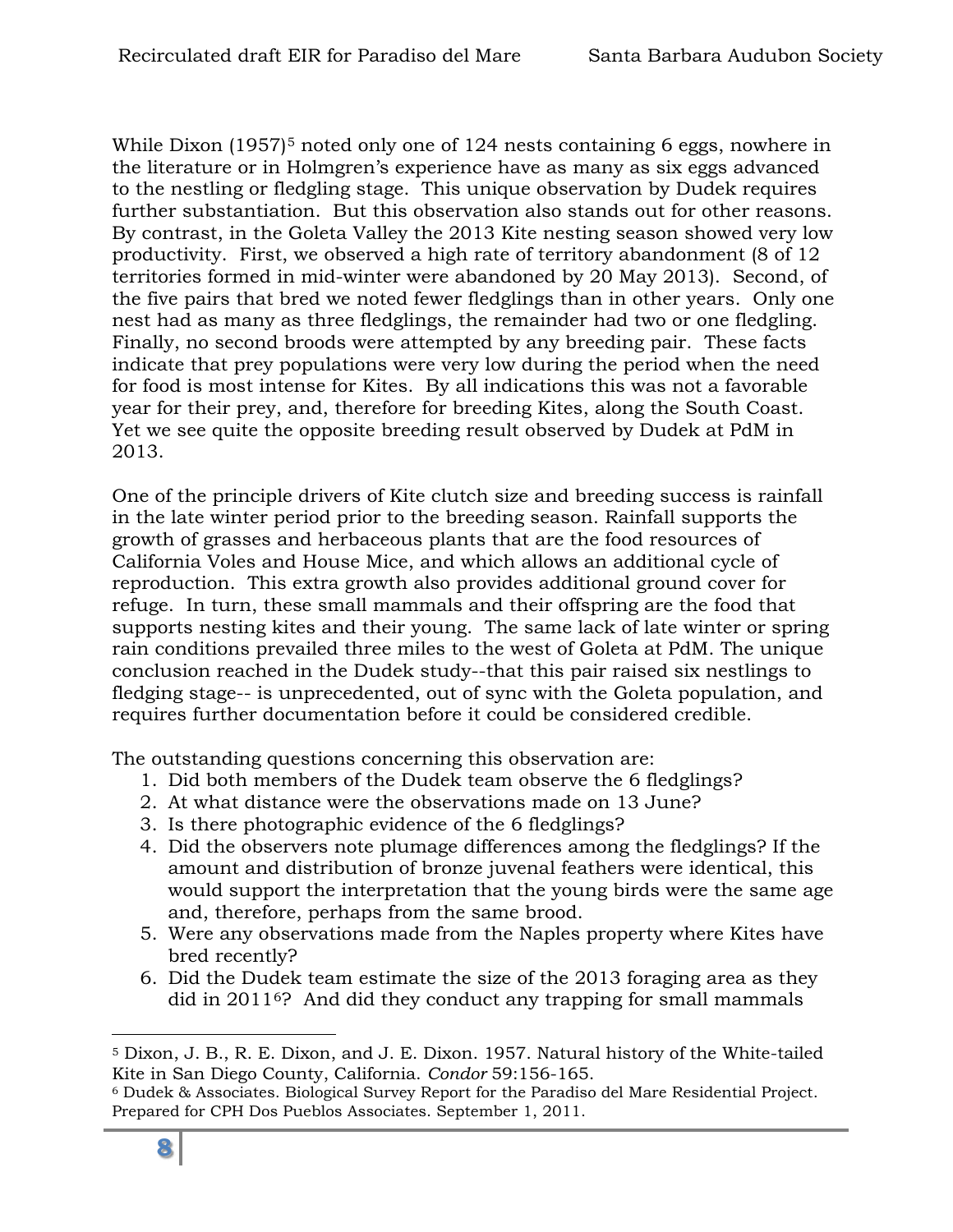that would tell inform the County on prey density? Taken together, these two pieces of information would offer insight on prey abundance and prey availability that would explain the ability of the adults to feed a brood of six nestlings for more than a month[7](#page-8-0).

7. Were there follow-up observations after 13 June to confirm this sighting?

Lacking this kind of documentation, the Dudek conclusion is not believable and open to other interpretation.

Having observed and studied Kites for 26 years, Holmgren knows that this is a difficult species to study. Even if one spends several hours at a site, one may only see part of the story. Often it's tempting to rely on one quick observation to buttress a broad conclusion. In the field, one should try to assemble information based on as many observations as time will allow, and put forth one or more hypotheses, rather than a firm conclusion, when interpreting Kite behavior. Failure to do this may be the source of Dudek's error.

What are the possible scenarios that could account for an observation of six fledgling Kites, some capable of flying, in or near the nest on 13 June 2013?

- *1. The observers simply miscounted.* This is not likely.
- 2. *One of the adults was counted as one of the fledglings.* This is an easy error to make because one often sees only one adult with a brood of fledglings. (By this time in the breeding season the second adult is often preparing her second nest.) The observer may not have expected seeing a second adult and could have mistaken it for a fledgling.
- 3. *Another brood of Kites was raised simultaneously on Naples or somewhere west of Naples and the two groups merged.* Several times in the Goleta Valley Holmgren has seen broods of kites from nearby breeding pairs join in a kind of nursery-like situation where the larger group of fledglings is overseen by one or more adults. Family groups can merge even when young birds are novice flyers. Observers in the Goleta Kite Watch program have often seen as many as 11 Kites together. For example, on 28 July 1987, 2 adults accompanied 9 young Kites at Coal Oil Point Reserve[8](#page-8-1). On 16 July 2002, 7 or 8 juvenile Kites were with 2 or 3 adult Kites at Goleta Slough<sup>6</sup>. These are not nocturnal roosting situations, but daytime observations involving group parental care.

 $\overline{a}$ 

<span id="page-8-0"></span><sup>7</sup> Timing of reproductive phases during the Kite breeding season: **Incubation** = 30 days -- **Nestling period** = 35-40 days -- **Fledging** -- **Parental Care after fledging**: 20-30 days

<span id="page-8-1"></span><sup>8</sup> *Kite Data 22 May 2009 CORRECTED FINAL.xls* This file was part of Holmgren's submission to Santa Barbara County Planning and Development as part of the Rincon Report on More Mesa in 2009.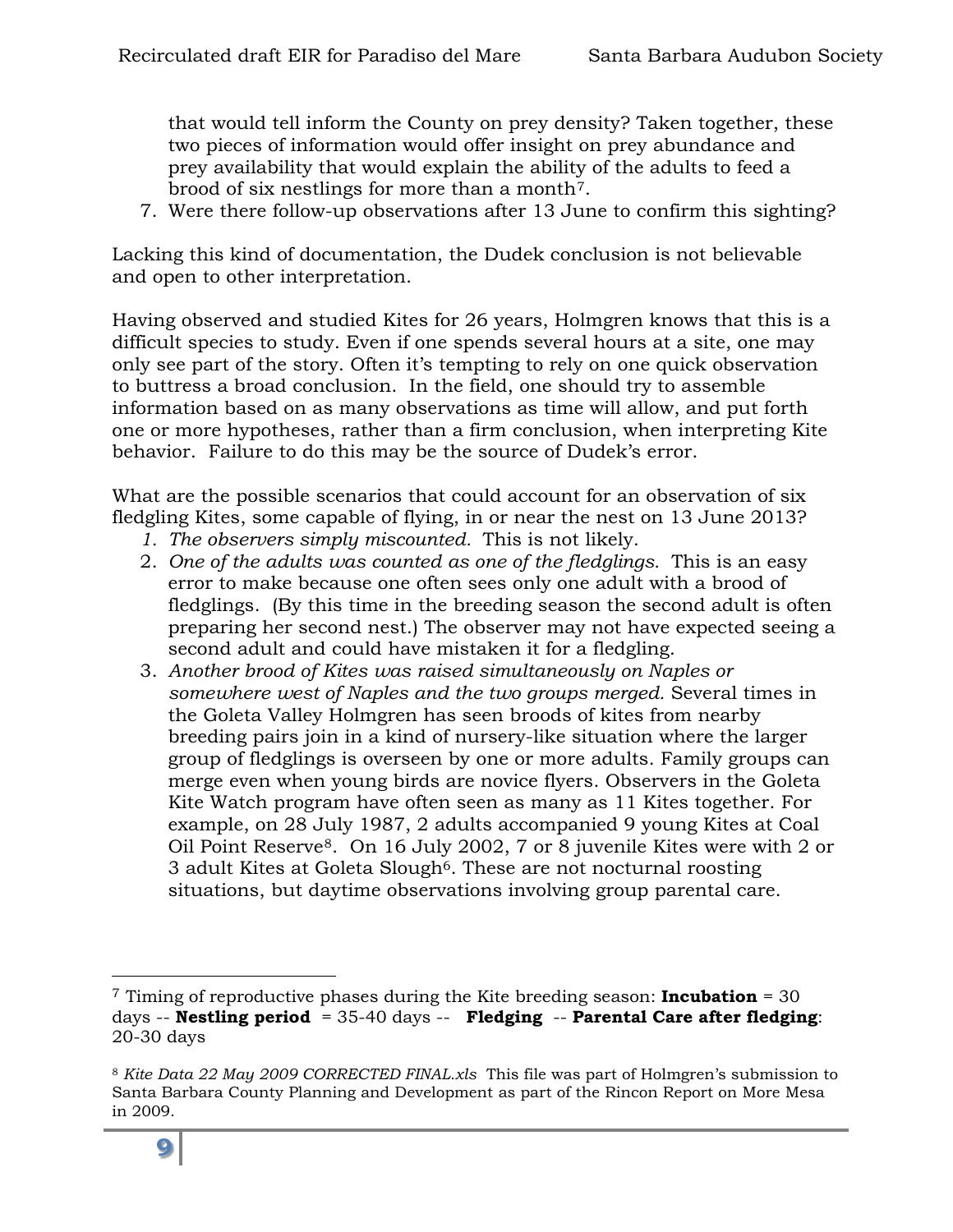The Dudek team witnessed something that's never been documented before for this species. And they did it in a year that was exceedingly dry and in which no other pair of kites in Goleta raised more than three young. If Dudek is correct, then this is an extraordinary site and we would want to investigate its attributes before we jeopardize continued Kite use of the site by placing homes on it. Perhaps this area holds a template for restoration that we need to model in other places? What prey density exists here that is able to support such prolific breeding? How can we adequately protect or expand those habitats? Or, have the kites shifted their prey preference to some other organisms?

The 2013 Kite report does not provide sufficient detail to weigh these four questions and select a defensible explanation. Until clarifications emerge, the 2013 Dudek Kite Nesting Study should be considered flawed and should not be used as the basis for decisions pertaining to set-backs or relocations of the home or driveway.

# **Foraging Areas and Set-backs for Kites at PdM**

Protecting the nest site

Because the protection of, or mitigation for the loss of, this nest is at the heart of the RdEIR, it's important to set the record straight. Kites may use the same nest platforms and nest trees, and there are several examples of this in the Goleta Valley.

The Dudek report discusses the fidelity of Kite pairs to nest trees and nest platforms between nestings. They quite correctly point out that Kites usually choose new but nearby sites for subsequent nestings. But then Dudek concludes that:

"scientific based studies, local monitoring, and focused surveys on the PdM project site all provide overwhelming evidence that white-tailed kites do not typically use the same tree for subsequent nesting attempts."

To support the notion that Kites do not use the same nest twice, Dudek quotes Waian  $(1973)$  $(1973)$  $(1973)$ <sup>9</sup> in the RdEIR (p. 104):

"In a long-term study of white-tailed kite biology in Coastal Santa Barbara County in the late 1960s and early 1970s, Waian (1973) observed no instance in which kites used a nest structure more than once."[10](#page-9-1)

This conclusion, however, contradicts Dudek's assertion in 2001: "The same nests are often used in successive years."[11](#page-9-2) Which is it?

<span id="page-9-0"></span><sup>-</sup><sup>9</sup> Waian, L.B. 1973. The behavioral ecology of the North American white-tailed kite *(Elanus leucurus majusculus)* of the Santa Barbara coastal plain. Ph.D. Dissertation, University of California, Santa Barbara. 111pp.

<span id="page-9-1"></span><sup>10</sup> Dudek, 2013. dEIR. p. 104

<span id="page-9-2"></span><sup>11</sup> Dudek, 16 November 2001, Raptor Survey for Dos Pueblos Golf Links, p. 8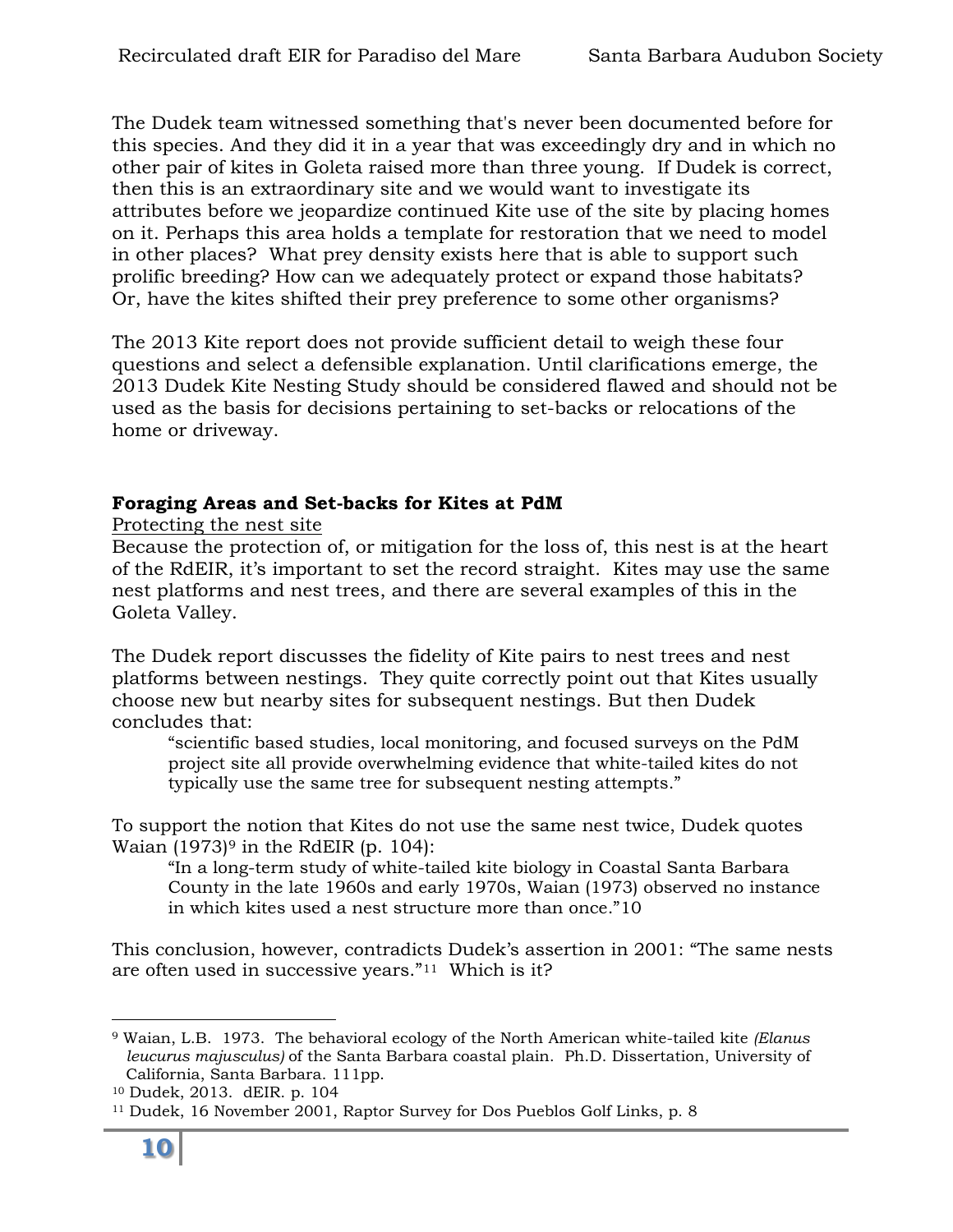The Dudek report apparently minimizes the need for adequate set-backs from the nest in this area using the arguments:

- a) Kites have never nested at the far west end of PdM near Tomate Creek before, and
- b) Kites don't or won't nest in the same tree twice  $12$ .

These assumptions, however, are not borne out by the evidence. First, Dudek does not acknowledge all of the nesting occurrences on the project site in the past 15 year. To the contrary, and as we show above, Dudek only acknowledges two nesting events in 15 years. It's not surprising that Dudek concludes that nesting in Tree 184 has never occurred previously.

Contrary to Dudek's contradictory conclusion, our long-term monitoring project in Goleta has shown that Kites do nest in the same tree, and if not in the same tree, in the same area[13](#page-10-1). Like PdM, Lake Los Carneros has numerous clusters of trees any one of which might seem suitable for nesting. Yet, no less than ten nesting events have occurred within 225 feet of a point south of the dam between 2006 and 2011[14](#page-10-2).

Whether they choose the same nest platform, the same tree, or the same area for nesting, for Kites it seems that nothing succeeds like success. A successful nest area is very likely to be one used again. The important point is that choosing a nest site may involve other factors, among which are protection from predators, proximity to other birds-of-prey, and competition for California Voles. Kites are able to balance these factors and one frequently chosen solution is to nest repeatedly in the same area.

The RdEIR and the buffer study consistently use one factor to justify the County's small recommended set-back—the availability of other nest sites on PdM. However, for a planner an appropriate set-back should be based on an understanding the balance of Vole productivity and Kite accessibility to Voles, predator pressures from birds that prey on Kites, and human activity. The information needed to make sound decisions on set-backs are not presented in the RdEIR or in the buffer study.

Because this site has proven to be a successful location for kite nesting, it is critically important that it be protected. Dudek implies throughout these two documents that it's okay if we lose this site because there are plenty of other places on the property to nest. As discussed above, this conclusion is not supported by the research. Rather, kites are loyal to specific areas, if not trees,

 $\overline{a}$ 

<span id="page-10-0"></span><sup>12</sup> Dudek, August 13, 2013 White-tailed Kite Buffer for Tree 184. p. 3

<span id="page-10-1"></span><sup>13</sup> Kites have used the same tree at UCSB 1999, 2000, and 2001; at Lake Los Carneros where 3 trees south of the dam have had 2 nests in them; also at Lake Los Carneros a tree on the peninsula on the north side of the lake was used in 2012 and 2013, both abandoned; at More Mesa, eastern territory, Kites have used the same platform (two successive nesting events in 1998).

<span id="page-10-2"></span><sup>14</sup> E-mail and map from Jeff Hanson15 October 2013 in file: *On Kite nesting in same trees.docx*.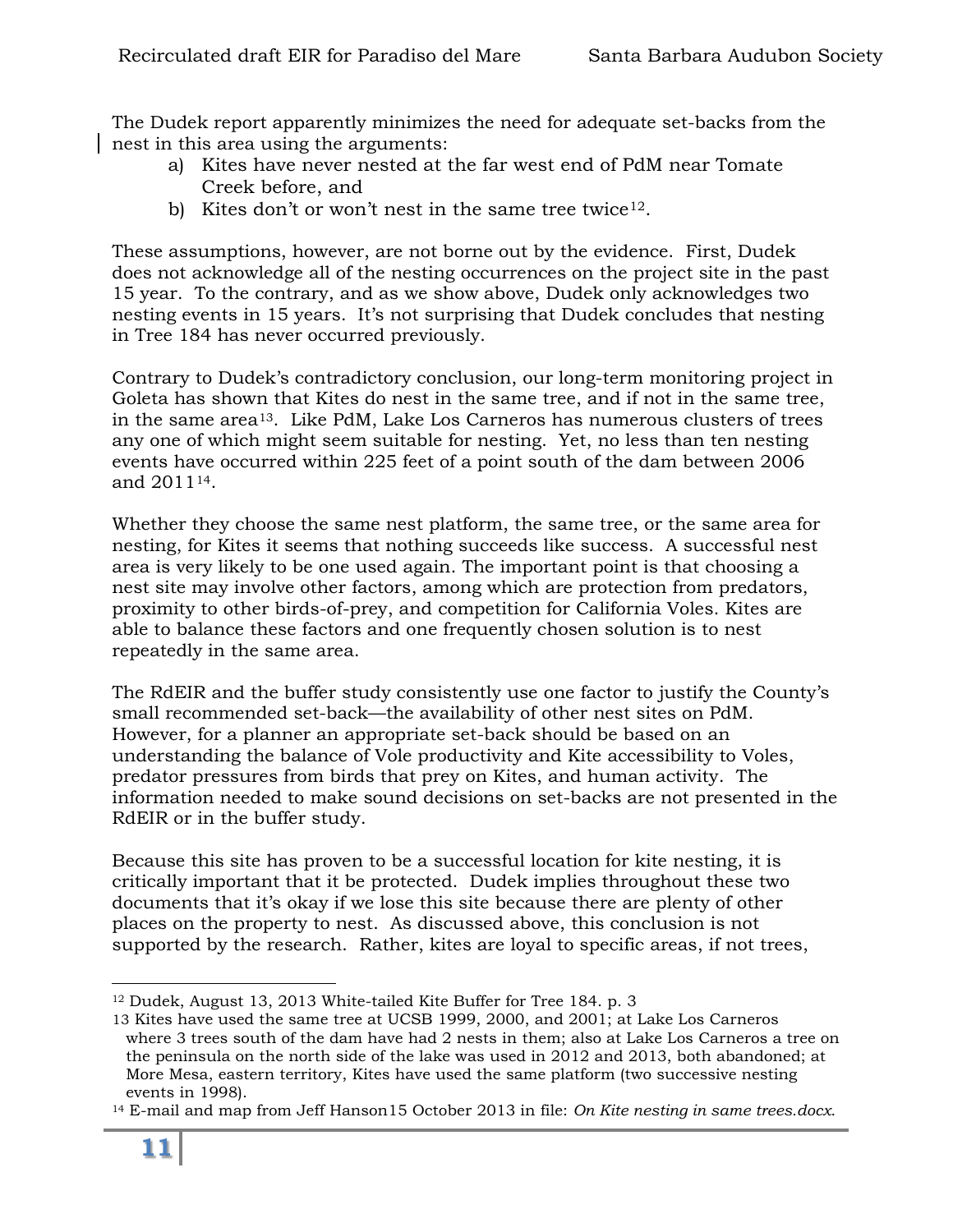and therefore, protecting the area where kites have successfully nested on site requires an appropriate set-back using data based on habitats able to produce Voles, predator pressure, and human activity.

Therefore, the focus on this site as worthy of protection is appropriate.

#### Establishing the set-back

The wording in the County's LCP pertaining to Kites requires:

- a) *development around the nesting area shall be set back sufficiently far as to minimize impacts on the habitat area, and*
- b) *the maximum feasible area shall be retained in grassland to provide feeding area for the kites.*

Consistency with these two concepts requires we incorporate the habitat that supports nesting as much as we protect the nest.

Establishing a set-back requires information concerning small mammal habitat (including productivity, refugia from predators, and food supply for the small mammals), the total area occupied by small mammals, and connections to other similar small mammal habitat. As mentioned previously, information is also needed on Kite predators and competitors within the foraging territory.

How are we to designate a set-back without this information? One way is to look at Kite territory sizes in published studies. Place those territories as though they were a circle with a Kite nest in the center. Then calculate the radius of the circle. This radius would be an approximate set-back needed to maintain the integrity of the habitat needed by a Kite breeding pair.

Several studies offer territory sizes for nesting Kites. Dunk and Cooper (1994)[15](#page-11-0) report that territory size ranged from 19.6 to 21.5 ha in northern California. In Santa Barbara, territory sizes at five sites ranged from 17.8-51 ha (Waian 1973)<sup>[16](#page-11-1)</sup>. Six sites in San Diego ranged from [17](#page-11-2)-88 ha (Henry 1983)<sup>17</sup>. Let's look at this using square footage and then calculate the radius.

|              |                            | Radius (in feet) if |                  |
|--------------|----------------------------|---------------------|------------------|
| Hectare      | Fe <sub>et</sub> 2         | this was a circle   | Radius in Meters |
| 19.6 to 21.5 | 2,109,726.4 to 2,314,240.7 | $819$ to $858$      | 249 to 261       |
| 17.8-51      | 1,915,976.0 to 5,489,594.3 | 781 to 1,322        | 238 to 402       |
| 17-88        | 1,829,864.7 to 9,472,241.1 | 763 to 1,736        | 232 to 529       |

<span id="page-11-0"></span> $\overline{a}$ <sup>15</sup> Dunk, J.R. and R.J. Cooper. 1994. Territory size regulation in Black-shouldered Kites. *Auk* 111:588-595.

<span id="page-11-1"></span><sup>16</sup> Waian, L.B. 1973. The behavioral ecology of the North American white-tailed kite *(Elanus leucurus majusculus)* of the Santa Barbara coastal plain. Ph.D. Dissertation, University of California, Santa Barbara. 111pp.

<span id="page-11-2"></span><sup>&</sup>lt;sup>17</sup> Henry, M.E. 1983. Home range and territoriality in breeding white-tailed kites. MS Thesis, San Diego State University. 132pp.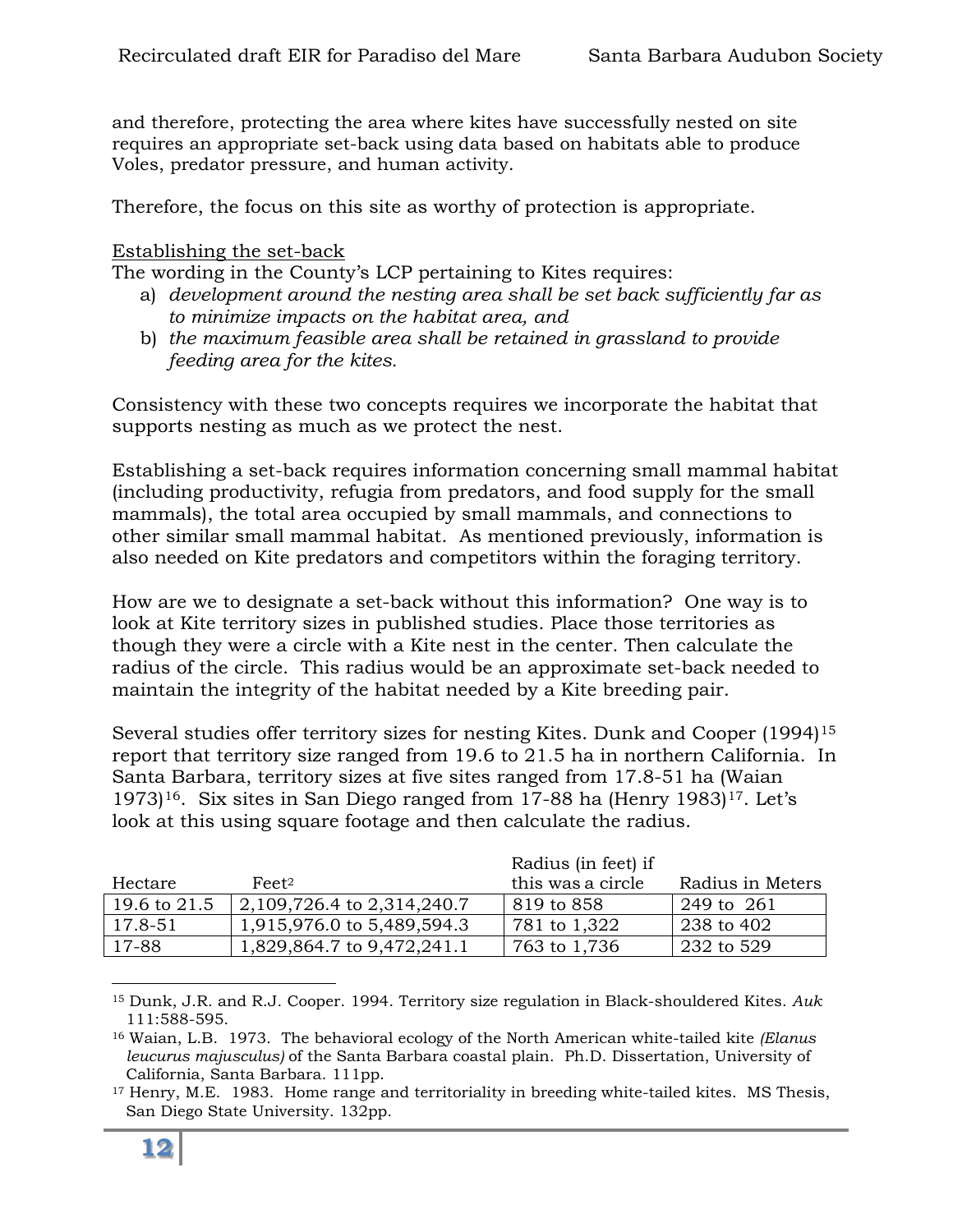Therefore, we might suggest that to protect the habitat area a minimal set-back would be 763 feet in a small territory of 17 hectares. However, lacking any objective estimates, and no studies to defend their set-back, the County proposes a 100-foot set back from the home and a 75-foot setback from the driveway.

After receiving input from two biologists in 2002 and conducting his own investigations, California Coastal Commission (CCC) Biologist John Dixon proposed a 100 meters (=328-foot) set-back be established to protect nesting and that no human be allowed in the buffer created by the set-back during the nesting season<sup>[18](#page-12-0)</sup>. The final conditions from the CCC settled on a 300-foot buffer from disturbance<sup>[19](#page-12-1)</sup>. Dixon also recommended that no construction activities take place on the site until after fledging has occurred.

On More Mesa, where Kites are accustomed to recreation activities, Rincon  $(2010)^{20}$  $(2010)^{20}$  $(2010)^{20}$  reported the following with regard to a Public Trail Plan:

" . . . kites were observed flushing due to human presence within 150 feet, foraging kites were rarely observed attempting to capture prey when humans were within 150 feet, and a female was observed flushing from the nest twice due to a human within less than 150 feet of the nest." p. 213

On this basis, Rincon recommended a trail set-back of up to 125 feet during the nesting season. A setback from construction and from the constant human occupation and disturbance that will result from building residences on the property should be much greater than 100 feet.

SBAS cannot understand how Dudek can recommend such a tiny set-back from the nest trees near Tomate Creek, and offer no justification to support it. Based on the available evidence, it is our conclusion that the project will result in significant and unmitigated impacts to Kites. Discussed below, a much larger buffer and additional mitigation is necessary to reduce impacts below significant levels.

#### **Assessment of Proposed Mitigations**

Dudek states on p. 103 of the RdEIR:

<span id="page-12-0"></span> $\overline{a}$ <sup>18</sup> Memorandum from John Dixon to Melanie Hale, CCC Staff, June 7, 2002. Subject: Review of White-tailed Kites at Dos Pueblos.

<span id="page-12-1"></span><sup>19</sup> Arco Dos Pueblos Golf Links Staff Report, CCC Appl. #A-4-STB-93-154-CC, and –A2. 10 June 2002.

<span id="page-12-2"></span><sup>20</sup> More Mesa Biological Resource Study. Prepared for Santa Barbara County Planning and Development, Rincon Consultants, Inc, draft December 2010. [http://www.sbcountyplanning.org/projects/07CNS-](http://www.sbcountyplanning.org/projects/07CNS-00116/Documents/More%20Mesa%20Biological%20Resource%20Study%20Dec2010.pdf)

[<sup>00116/</sup>Documents/More%20Mesa%20Biological%20Resource%20Study%20Dec2010.pdf](http://www.sbcountyplanning.org/projects/07CNS-00116/Documents/More%20Mesa%20Biological%20Resource%20Study%20Dec2010.pdf)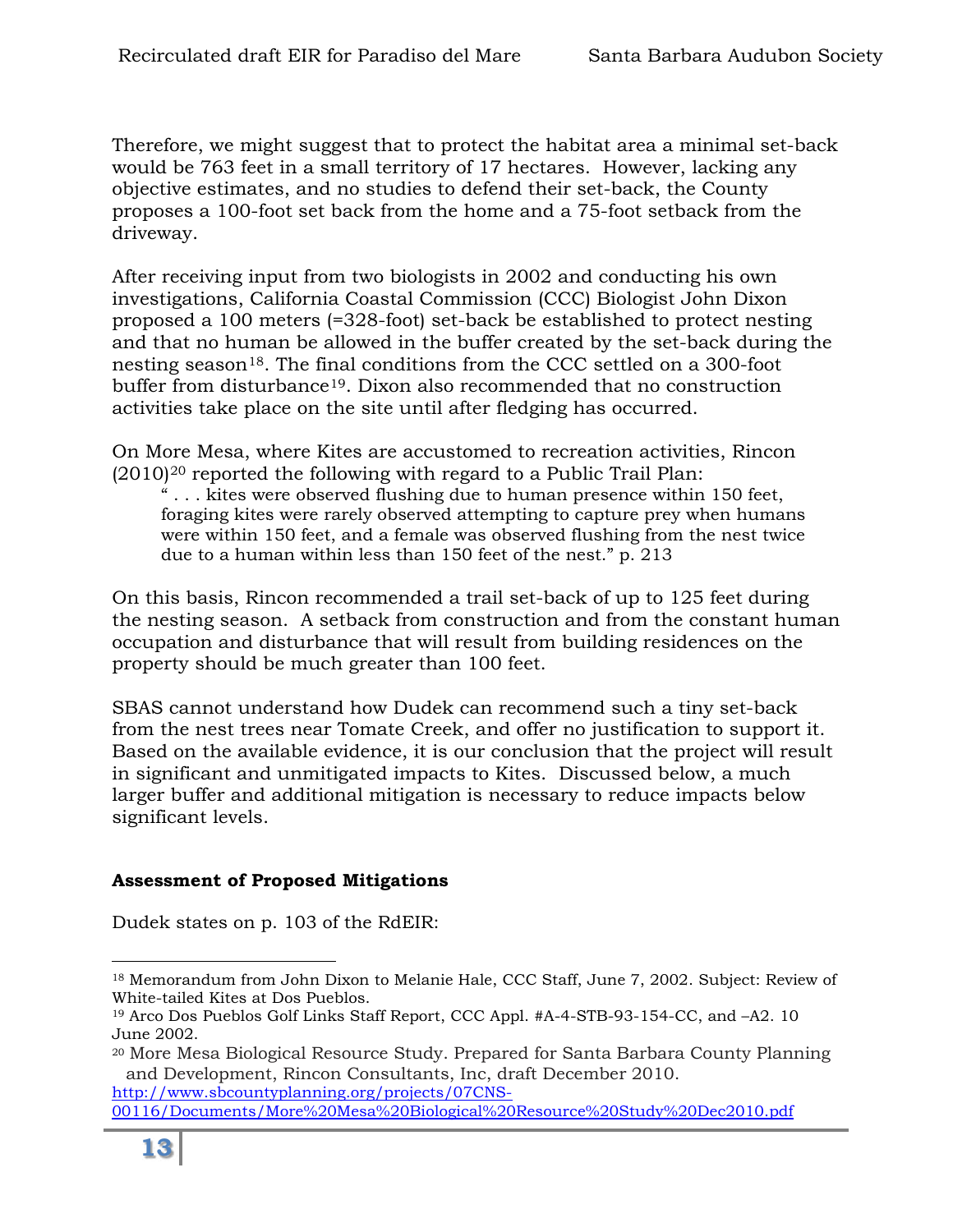" . . . white-tailed kites would be expected to choose a nesting location proximate to suitable foraging habitat but further from human activity than provided by the proposed project design. Therefore, without mitigation, the proposed project would result in a significant impact to the white-tailed kite nest site identified in 2013."

This correctly states the case. The challenge with the RdEIR is that the mitigations are not properly focused. Only one mitigation may possibly offset impacts to the Kite nesting pair by clearing out invasive exotic weeds. Specifically, none of the proposed mitigations:

- a) Solve the problem of loss of a successful Kite nesting area.
- b) Several mitigation measures introduce new impacts to the site.
- c) Remedies that might increase Vole productivity will come only after this Kite nesting area is lost and after assessment of their long-term success can be evaluated.

We examine each proposed mitigation and our sense of why several do not mitigate the impacts of the lost Kite breeding area.

| Impact /   |                           |                                             |                                               |
|------------|---------------------------|---------------------------------------------|-----------------------------------------------|
| Mitigation | <b>Action Proposed</b>    |                                             | Effectiveness of mitigation                   |
| RdEIR and  | Relocation of             | Clearly, relocation is appropriate. Placing |                                               |
| MM-BIO-9a  | Coastal Estate and        |                                             | this house in already disturbed habitat on    |
|            | use area 100 feet         |                                             | the N side of the UPRR tracks and on the      |
|            | Relocate low-             |                                             | east side of the property would protect the   |
|            | intensity uses 75         |                                             | areas south of the tracks, which are less     |
|            | feet                      |                                             | disturbed and better nesting habitat.         |
|            |                           |                                             | However, maintaining the home and             |
|            |                           |                                             | driveway near their current positions with    |
|            |                           |                                             | set-backs of 100' and 75' will interfere with |
|            |                           |                                             | kite breeding. Furthermore, the position of   |
|            |                           |                                             | the home rests within a continuum of          |
|            |                           |                                             | suitable habitat on Naples and PdM.           |
| MM-BIO-9b  | Nesting Season            |                                             | This mitigation contradicts other             |
|            | Restrictions.             |                                             | buffer commitments in the RdEIR. This         |
|            | Requires pre-construction |                                             | mitigation will stop construction and         |
|            | bird-surveys and the      |                                             | create a set-back to 300', yet the            |
|            | application of buffers or |                                             | proposed buffer around the Kite nest          |
|            | delay of construction     |                                             | would be only 100'. We believe this           |
|            | activities in order to    |                                             | mitigation is unrealistic and, more           |
|            | protect nests.            |                                             | appropriately, should be considered           |
|            |                           |                                             | conditions attached just to the               |
|            |                           |                                             | construction and the residential              |
|            |                           |                                             | structure setback.                            |
|            |                           |                                             |                                               |
|            |                           |                                             |                                               |
| $Bio-10$   | The proposed project      |                                             |                                               |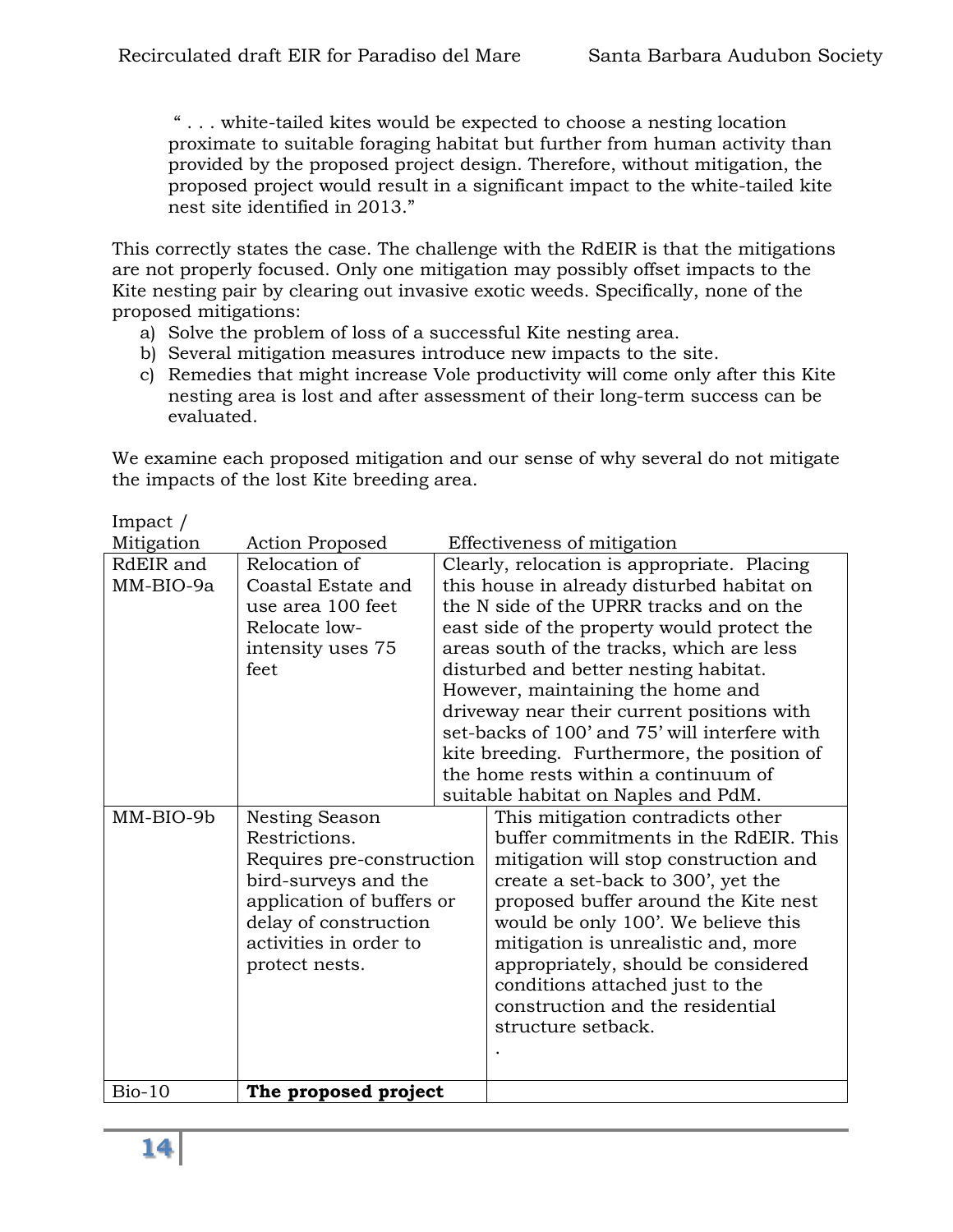|             | would result in loss of<br>foraging habitat for<br>white-tailed kites (Class<br>II).                                                                                                                                                                                                                                      |                                                                                                                                                                                                                                                                                                                                                                                                                                                                                                                                                                                                      |
|-------------|---------------------------------------------------------------------------------------------------------------------------------------------------------------------------------------------------------------------------------------------------------------------------------------------------------------------------|------------------------------------------------------------------------------------------------------------------------------------------------------------------------------------------------------------------------------------------------------------------------------------------------------------------------------------------------------------------------------------------------------------------------------------------------------------------------------------------------------------------------------------------------------------------------------------------------------|
| $MM-BIO-10$ | Habitat Restoration.<br>Planting of both mature<br>and sapling Coast Live<br>Oak trees adjacent to the<br>habitat restoration area to<br>create additional potential<br>nesting habitat on-site                                                                                                                           | The benefits would not be realized in<br>the short- or mid-term, certainly not in<br>the life span of the pair using this<br>habitat area. There exists no evidence<br>this kind of mitigation can recover<br>habitat for Voles and other Kite prey<br>species. The Upland and Riparian<br>Mitigation and Monitoring Plan is not<br>completed and has not been peer-<br>reviewed by Non-Dudek ecologists or<br>decision-makers. A Class I impact<br>remains because this action does not<br>replace foraging habitat and it does not<br>demonstrate how it will make more<br>Voles available on PdM. |
| MM BIO-10   | <b>Restoration Area</b><br>Maintenance                                                                                                                                                                                                                                                                                    | Maintenance of restoration designed to<br>replace lost plant communities does<br>not restore small mammals. The<br>cumulative effect of persistent human<br>presence through weeding, replanting,<br>and use of herbicides retard small<br>mammal and bird colonization and<br>reproduction. The result after 5 or<br>more years is that the habitat may or<br>may not look suitable, but it does not<br>function to support reproduction.                                                                                                                                                           |
| MM BIO-10   | <b>Conservation Easement</b><br>Maintenance. 106.8-acre<br>conservation easement<br>area shall be managed for<br>the life of the project to<br>prevent the spread of<br>invasive black mustard<br>and to prevent the<br>transition of the existing<br>mosaic of herbaceous<br>plants to shrubby areas<br>opaque to kites. | Preventing the spread of mustard is<br>not mitigation for areas lost to<br>development. Removing mustard to<br>create situations viable for small<br>mammal reproduction might serve as<br>mitigation. But the engineers of the<br>restoration need to know how each<br>area currently functions for prey<br>animals before creating a restoration<br>plan. Focused surveys for small<br>mammals and habitat assessment of<br>small mammal habitat were not done<br>for this study.                                                                                                                  |
| MM BIO-10   | Adaptive Management                                                                                                                                                                                                                                                                                                       | This would be a necessary component<br>of a well-designed program that<br>focused on small mammals.                                                                                                                                                                                                                                                                                                                                                                                                                                                                                                  |
| MM BIO-10   | Upland and Riparian                                                                                                                                                                                                                                                                                                       | We would support this plan if it                                                                                                                                                                                                                                                                                                                                                                                                                                                                                                                                                                     |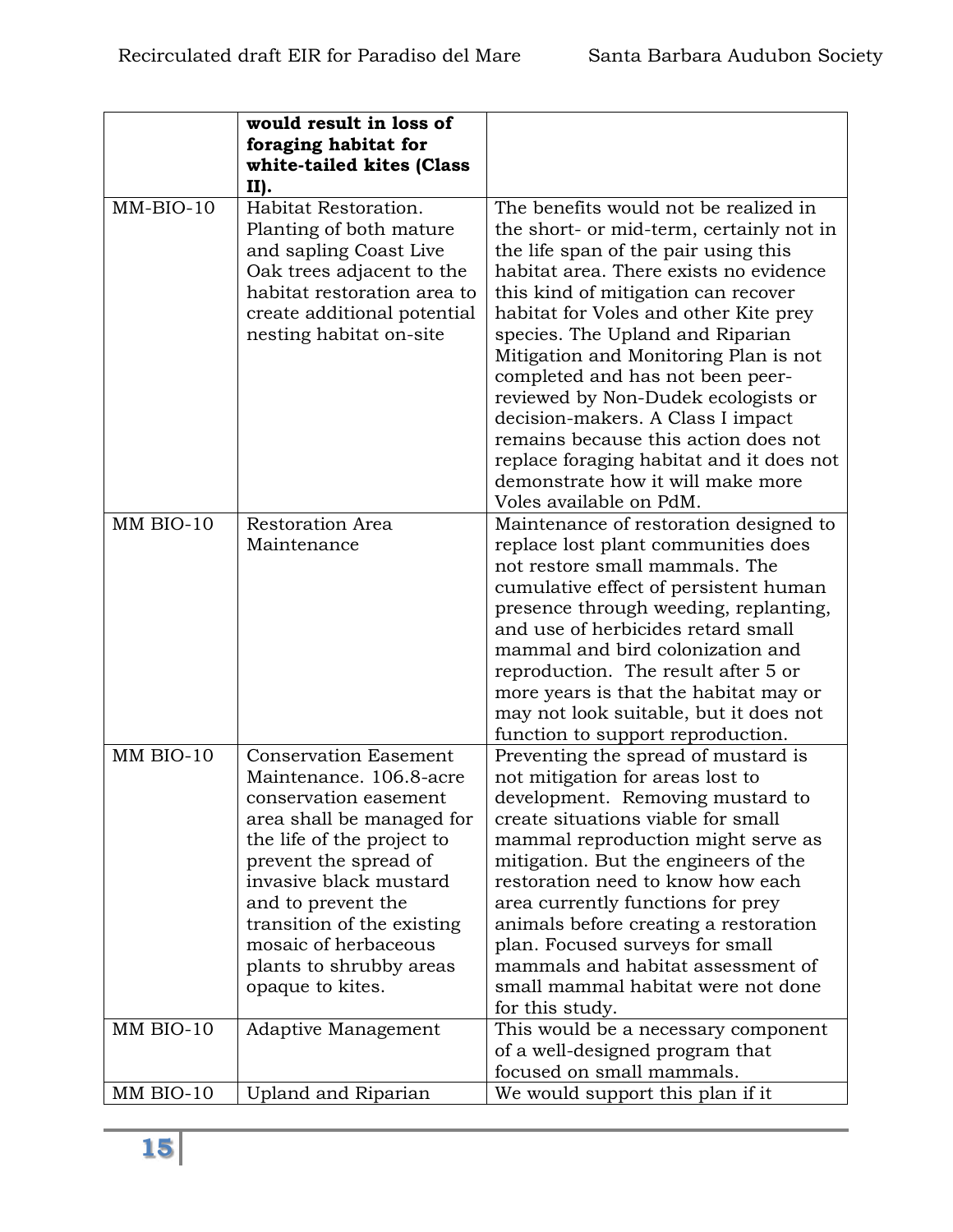| Mitigation and Monitoring<br>Plan. 23.5 acres of on-site                                                                                                                                                                                                                                                                                                                                    | removes mustard stands and areas<br>where other exotic invasives dominate.                                                                                                                                                                                                                                                                                                                              |
|---------------------------------------------------------------------------------------------------------------------------------------------------------------------------------------------------------------------------------------------------------------------------------------------------------------------------------------------------------------------------------------------|---------------------------------------------------------------------------------------------------------------------------------------------------------------------------------------------------------------------------------------------------------------------------------------------------------------------------------------------------------------------------------------------------------|
| mitigation/revegetation<br>(i.e., creation and<br>enhancement) that<br>includes 0.11 acre of new<br>riparian, 4.56 acres of<br>new California sagebrush<br>scrub uplands, 5.92 acres<br>of new grasslands, and<br>12.97 acres of enhanced<br>exotics-free buffer zone<br>areas.                                                                                                             | But it does not mitigate Kite impacts<br>and there is no evidence that it<br>enhances the animal populations that<br>support Kites and other birds-of-prey.<br>In fact, it might displace existing<br>habitat that is providing ecological<br>services to the Kite population.<br>Because there is no prior assessment<br>of areas that support Voles, restoration<br>can damage existing Vole habitat. |
| loss of or encroachment<br>on 58 non-native trees<br>potentially used for<br>perching by white-tailed<br>kites for the construction<br>of the residential access<br>road, driveway, and<br>residential structure                                                                                                                                                                            | RdEIR incorrectly defines these trees<br>as perch trees. In fact, the pines and<br>cypress, even the Eucalyptus could be<br>used for nesting as well. The impact is<br>incorrectly described.                                                                                                                                                                                                           |
| Plant 6 Coast Live Oak<br>trees to replace 3 non-<br>natives.                                                                                                                                                                                                                                                                                                                               | The planting of large CLO trees often<br>leads to failure requiring replanting.<br>With replanting comes additional<br>maintenance and human presence.<br>These trees would not be usable by<br>kites for nesting within the 5-year<br>period following planting. The benefits<br>of this action are weak and, in the<br>cumulative sense, may be considered<br>part of a suite of added impacts.       |
| project would result in<br>indirect impacts to<br>biological resources<br>such as white-tailed kite<br>from human endeavors<br>associated with<br>residential and<br>agricultural activities<br>(Class II). Residential<br>development and<br>associated agricultural<br>land uses would result in<br>indirect impacts to wildlife<br>utilization of the project<br>site undeveloped areas. | Among the effects of greatest concern<br>are those relating to herbicides and<br>pesticides.                                                                                                                                                                                                                                                                                                            |
|                                                                                                                                                                                                                                                                                                                                                                                             |                                                                                                                                                                                                                                                                                                                                                                                                         |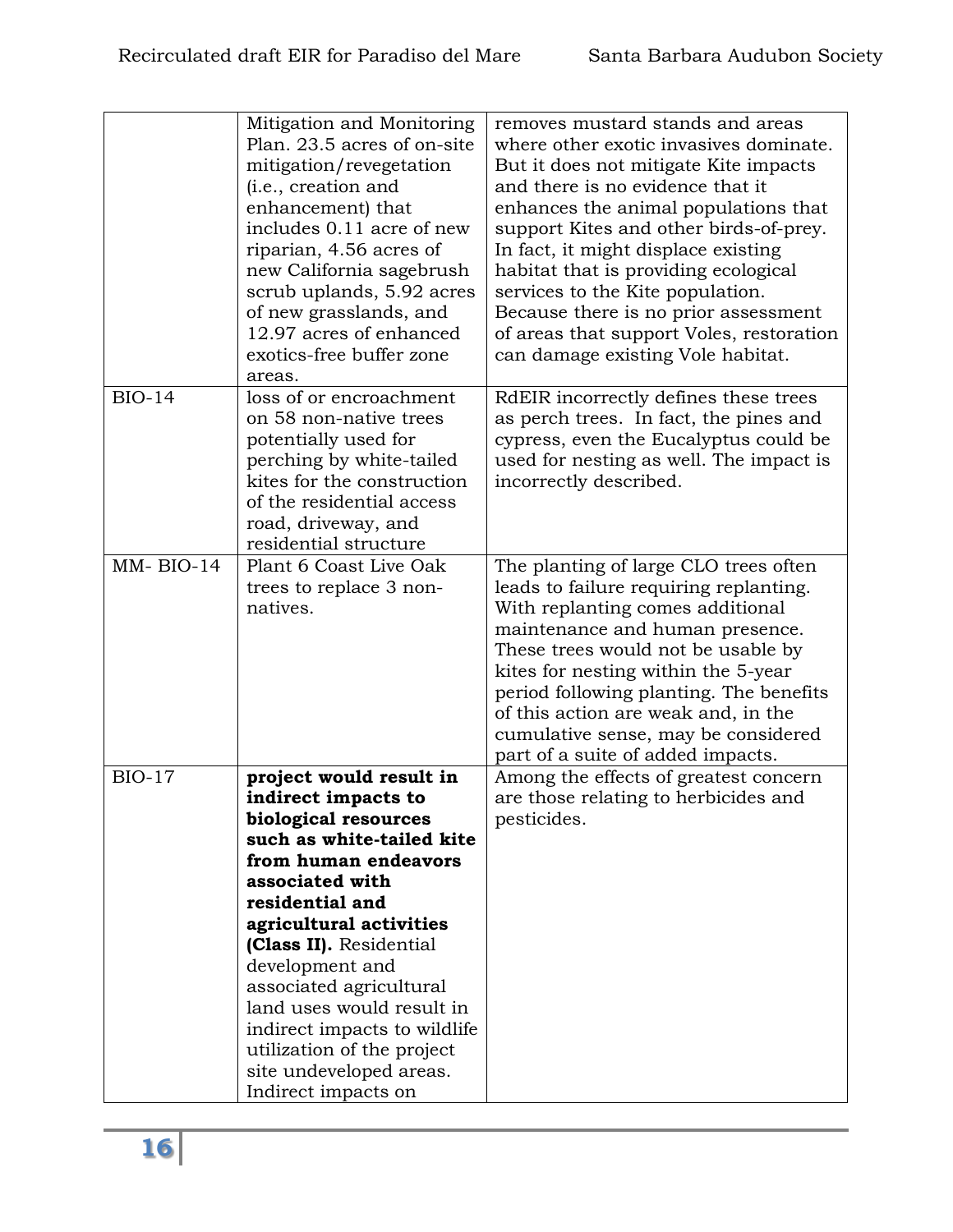|              | biological resources may                       |                                            |
|--------------|------------------------------------------------|--------------------------------------------|
|              | include increased lighting                     |                                            |
|              | and glare on wildlife                          |                                            |
|              | species; potential use of                      |                                            |
|              | pesticides, herbicides and                     |                                            |
|              | pollutants as a result of                      |                                            |
|              | landscaping irrigation and                     |                                            |
|              | stormwater runoff;                             |                                            |
|              | increased human activity                       |                                            |
|              | and domestic animal                            |                                            |
|              | presence that disturb                          |                                            |
|              | natural habitat areas and                      |                                            |
|              | displace wildlife                              |                                            |
|              | populations and fire                           |                                            |
|              | safety mandated fuel                           |                                            |
|              | modification. New                              |                                            |
|              | residential uses may also                      |                                            |
|              | introduce new noise                            |                                            |
|              | sources that could                             |                                            |
|              | interfere with white-tailed                    |                                            |
|              | kite activities.                               |                                            |
| MM-BIO-      | No rodenticides. Property                      | These two actions are best considered      |
| $17a$ :      | owners shall keep records                      | project conditions. The use of             |
|              | from extermination                             | rodenticides cannot be limited to the      |
|              | contractors                                    | site and can be detected only with         |
|              | demonstrating that the                         | great difficulty. Requiring record         |
|              | contractors hired for                          | keeping is not reasonable and barely, if   |
|              | management of rodents                          | at all, enforceable. Therefore, it's       |
|              | use methods specified<br>under this condition. | mitigation without enforcement teeth.      |
|              |                                                | The RdEIR states it correctly: "The        |
|              |                                                | human activities associated with           |
|              |                                                | residential and agricultural development   |
|              |                                                | would be potentially significant to        |
|              |                                                | foraging, perching, and nesting            |
|              |                                                | behaviors of white-tailed kite and other   |
|              |                                                | wildlife species." SBAS feels that a       |
|              |                                                | Class I impact to kites and other          |
|              |                                                | raptors remains, and also contributes      |
|              |                                                | to Cumulative Impacts.                     |
| $MM-BIO-17b$ | <b>Night lighting</b>                          | Light can be only partially contained.     |
|              | <b>limitations:</b> requires that              | Lacking a statement of the County          |
|              | lighting along driveways                       | standards for light restriction, it's      |
|              | be minimized, be of low                        | difficult to evaluate the effectiveness of |
|              | intensity, and be directed                     | the mitigation. But consider that          |
|              | downward in order to                           | residual light that escapes to habitat     |
|              | minimize lighting impacts                      | probably displaces small nocturnal         |
|              | to kites and other wildlife                    | animals because in lit areas, they are     |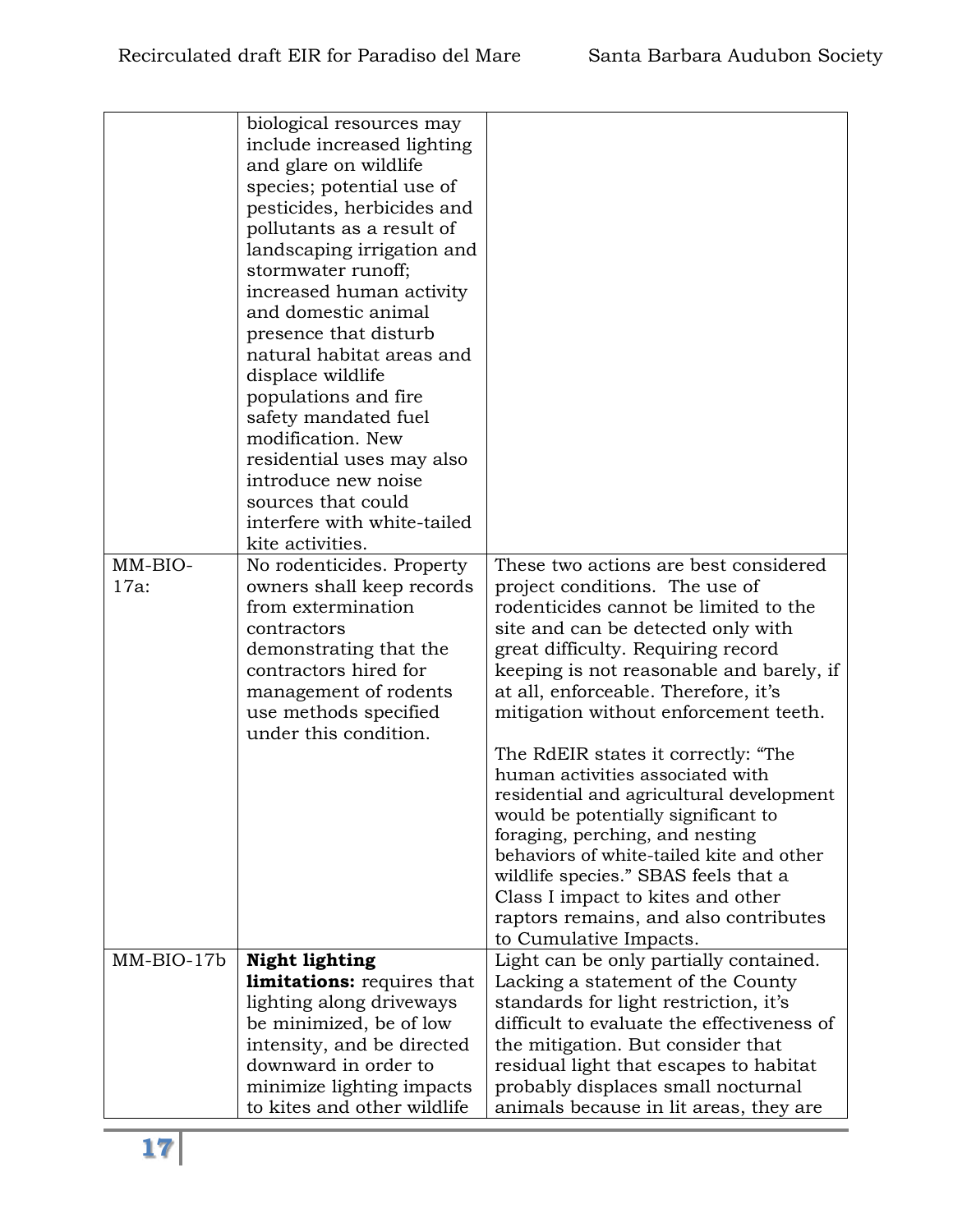|                                                                   | due to night-lighting                                                                                                                                                                                                                                                                                                                                                                                                                                                                                                                                  | vulnerable to predators that see well<br>and smell at night: foxes, raccoons,<br>skunks. The residual impact probably<br>remains a contribution to Cumulative<br>impacts.                                                                                                                                                                                                                                              |
|-------------------------------------------------------------------|--------------------------------------------------------------------------------------------------------------------------------------------------------------------------------------------------------------------------------------------------------------------------------------------------------------------------------------------------------------------------------------------------------------------------------------------------------------------------------------------------------------------------------------------------------|------------------------------------------------------------------------------------------------------------------------------------------------------------------------------------------------------------------------------------------------------------------------------------------------------------------------------------------------------------------------------------------------------------------------|
| <b>BIO-18</b>                                                     | Recreational use of the<br>future Coastal Trail<br>would result in the<br>disturbance to nesting<br>birds, including white-<br>tailed kite, during<br>construction of the trail<br>and the public use of<br>the trail (Class II).                                                                                                                                                                                                                                                                                                                      |                                                                                                                                                                                                                                                                                                                                                                                                                        |
| MM BIO-18                                                         | posting of educational<br>and informational signage<br>describing the sensitive<br>nature of the nesting<br>habitat for white-tailed<br>kite and identifying trail<br>use limitations.<br>Five years of surveys for<br>white-tailed kite nesting.<br>"explain why the public<br>shall refrain from<br>disturbing the avian<br>breeding ecosystem."<br>"would describe the<br>importance of kite nesting<br>success and would limit<br>use of public access<br>easements during the<br>nesting season if nesting<br>white-tailed kites are<br>present." | Possibly effective depending upon:<br>a) County's diligence, b) bonding for<br>the cost of surveys, c) competency of<br>the biologist, and d) whether CC&Rs<br>and other conditions stay in effect.                                                                                                                                                                                                                    |
| Upland and<br>Riparian<br>Mitigation<br>and<br>Monitoring<br>Plan | With implementation of<br><b>Mitigation Measure MM</b><br><b>BIO-10</b> , impacts to white-<br>tailed kite foraging habitat<br>would be significant but<br>mitigable.                                                                                                                                                                                                                                                                                                                                                                                  | We support the restoration of 23.5<br>acres with some misgivings. Its benefit<br>is that it will displace, hopefully for the<br>long-term, expansive mustard fields.<br>On the other hand, there is no<br>evidence that planting of trees or<br>habitat restoration creates habitat that<br>Voles will thrive in. And there are other<br>ways to do this, as we describe later in<br>this document. Because so much of |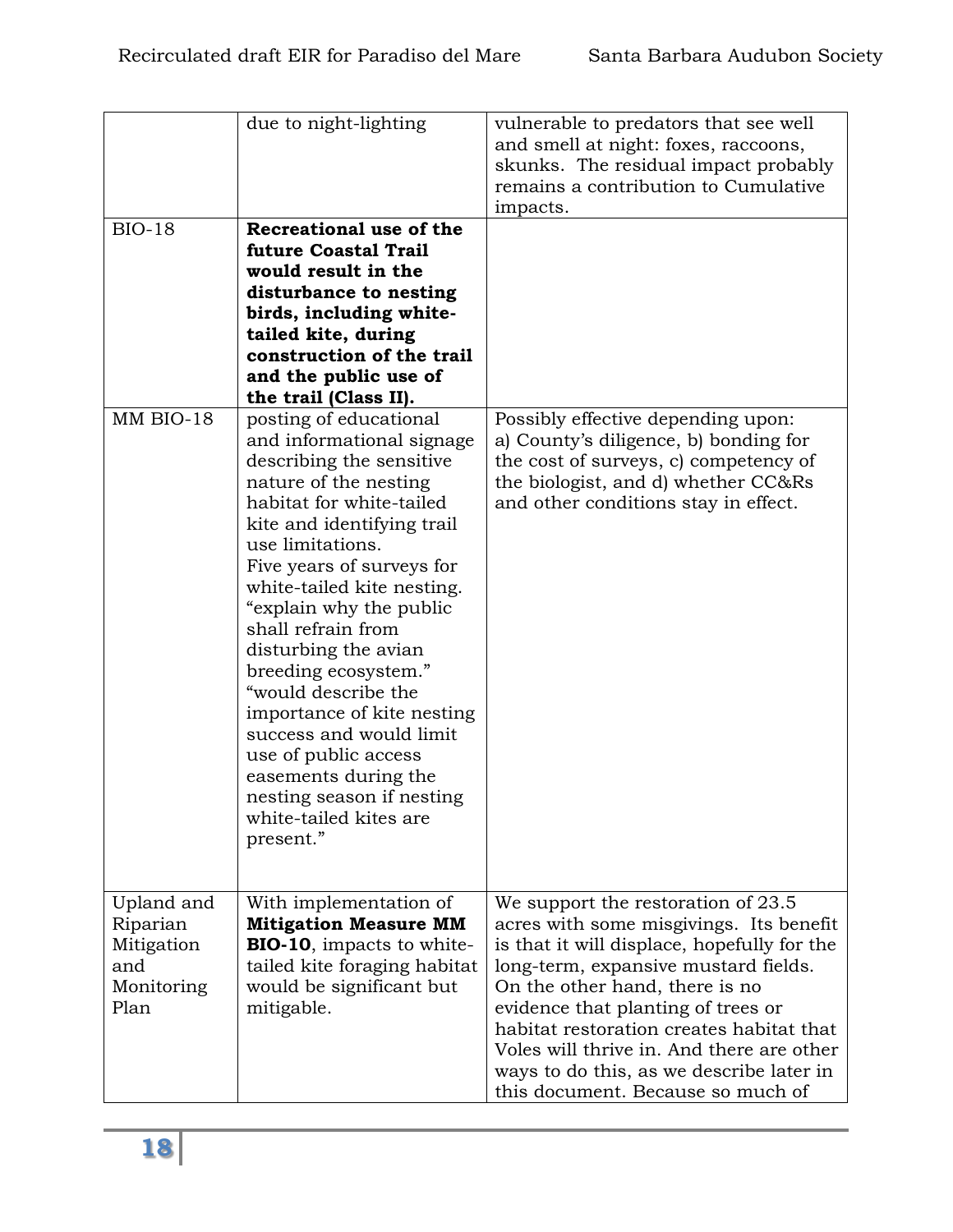|                                                    |                                                                                                                                                                                                                                                                                                                                                                                                                                                                                                                                                           | the mitigation package depends upon<br>this being successful, we should have<br>some examples where we know Kites<br>or other birds-of-prey have benefited<br>from typical habitat restoration. On<br>the other hand, there are examples of<br>focused restoration for animals that<br>have restored those populations. (See<br>section on New Mitigation<br>Opportunities.)                                                                                                                                    |
|----------------------------------------------------|-----------------------------------------------------------------------------------------------------------------------------------------------------------------------------------------------------------------------------------------------------------------------------------------------------------------------------------------------------------------------------------------------------------------------------------------------------------------------------------------------------------------------------------------------------------|-----------------------------------------------------------------------------------------------------------------------------------------------------------------------------------------------------------------------------------------------------------------------------------------------------------------------------------------------------------------------------------------------------------------------------------------------------------------------------------------------------------------|
| p. 111                                             | The proposed 23.5-acre<br>restoration area shall be<br>managed in a manner<br>that sustains high to<br>moderate quality kite<br>foraging habitat to provide<br>for long-term<br>maintenance of<br>restoration acreages<br>identified in item 1,<br>above, and in order to<br>prevent a reduction in<br>grassland foraging habitat<br>due to succession to other<br>habitat types (e.g., scrub<br>habitat). (e.g. seasonal<br>mowing, type conversion,<br>focused herbicide<br>application (i.e. spot<br>spray) or other<br>manipulation of<br>vegetation) | This is not feasible if we expect habitat<br>to be viable for small mammals. The<br>persistent maintenance presence alone<br>will obviate colonization by voles.<br>There is no demonstration that this<br>kind of restoration can recover habitat<br>that functions effectively for small<br>mammals and their predators. The<br>RdEIR does not identify, analyze or<br>seek to mitigate the impact that<br>management of the restoration area<br>will have on voles and other species<br>present on the site. |
| Conservation<br>Easement<br>Management<br>(p. 111) |                                                                                                                                                                                                                                                                                                                                                                                                                                                                                                                                                           | Mowing is useful to catch mustard as<br>it begins to grow early in the<br>restoration process, but mowing dates<br>should be shifted one month earlier to<br>Feb-March, same with second mowing<br>April-May. This only partially avoids<br>conflicts with mowing during the bird<br>nesting season. No disking should<br>occur.                                                                                                                                                                                |
| p. 111                                             | Adaptive Management<br>Plan                                                                                                                                                                                                                                                                                                                                                                                                                                                                                                                               | Devil is in the details. We have not<br>read this plan. The overall additions of<br>intense management just considering<br>the Ocean Estate site alone creates an<br>impact that substantially reduces the                                                                                                                                                                                                                                                                                                      |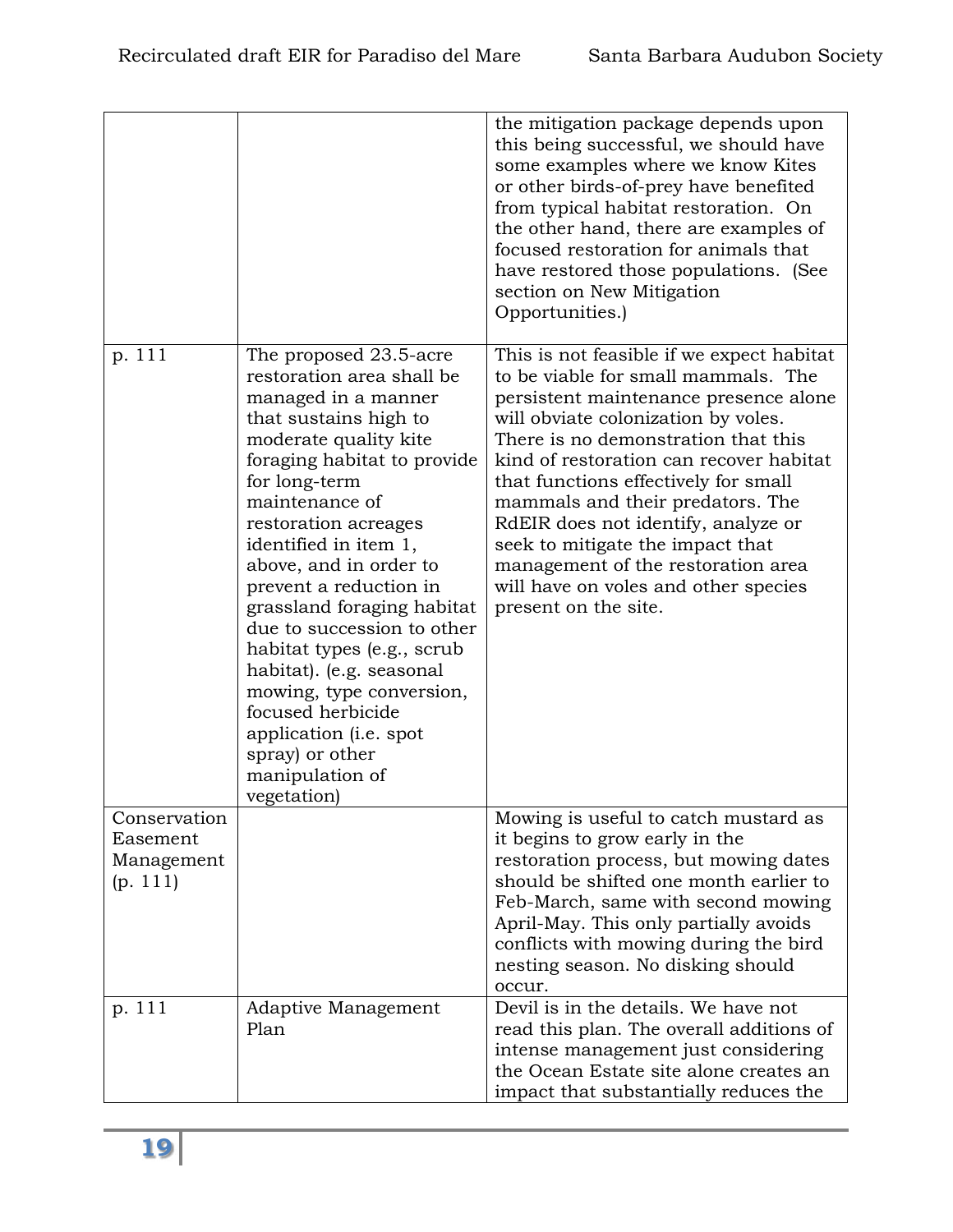|                       | viability of the surrounding habitat for<br>kites. Construction, Restoration,<br>Mowing, Monitoring, Maintenance,<br>utilities, lighting, herbicides, coastal                                    |
|-----------------------|--------------------------------------------------------------------------------------------------------------------------------------------------------------------------------------------------|
|                       | access, 20 spaces of public parking.<br>All this involves a huge increase in<br>presence and activity that works<br>against kites and it's doubtful that it<br>enhances the situation for voles. |
| Cumulative<br>Impacts | Mitigations, as much as they are in<br>some instances helpful, actually<br>introduce a suite of additional impacts.<br>See later section of our letter.                                          |

In our opinion, impacts not fully mitigated are:

- a) Loss of rodent populations (prey for kites),
- b) Loss of rodent habitat,
- c) Disruption of the rodent population,
- d) Increased focus by predators on small mammals along property perimeter,
- e) Introduction of new predators to the small mammal population (cats),
- f) Loss of habitat for kite foraging,
- g) Loss of nest site,
- h) Increase in night lighting,
- i) Ineffectiveness and additional impacts of the proposed restoration with intense maintenance.

Some of these impacts are not articulated in the RdEIR yet they are at the heart of the policies that designate this site as ESH and that conflict with the County's White-tailed Kite protection policies.

# **New Opportunities for Small Mammal Restoration on PdM**

The RdEIR mentions actions that benefit California Voles only once. This characterizes the principle shortcoming of the RdEIR's proposed mitigations; few of them contribute to a solution to the problem—how do we keep the Kites in the western nesting area during and after the home construction? SBAS favors a new approach to ecological restoration that secures the Vole population.

This project provides the impetus to push ecological restoration to evolve in a direction it must routinely go. In fact, there are examples of successful programs such as the one we describe below. The methods put forth are ones used to restore Black-footed Ferrets in Wyoming, and Island Foxes on the Channel Islands. Both are considered successful programs. Here we offer a framework that combines actions on behalf of Kites' preferred prey and refocused restoration of plant communities.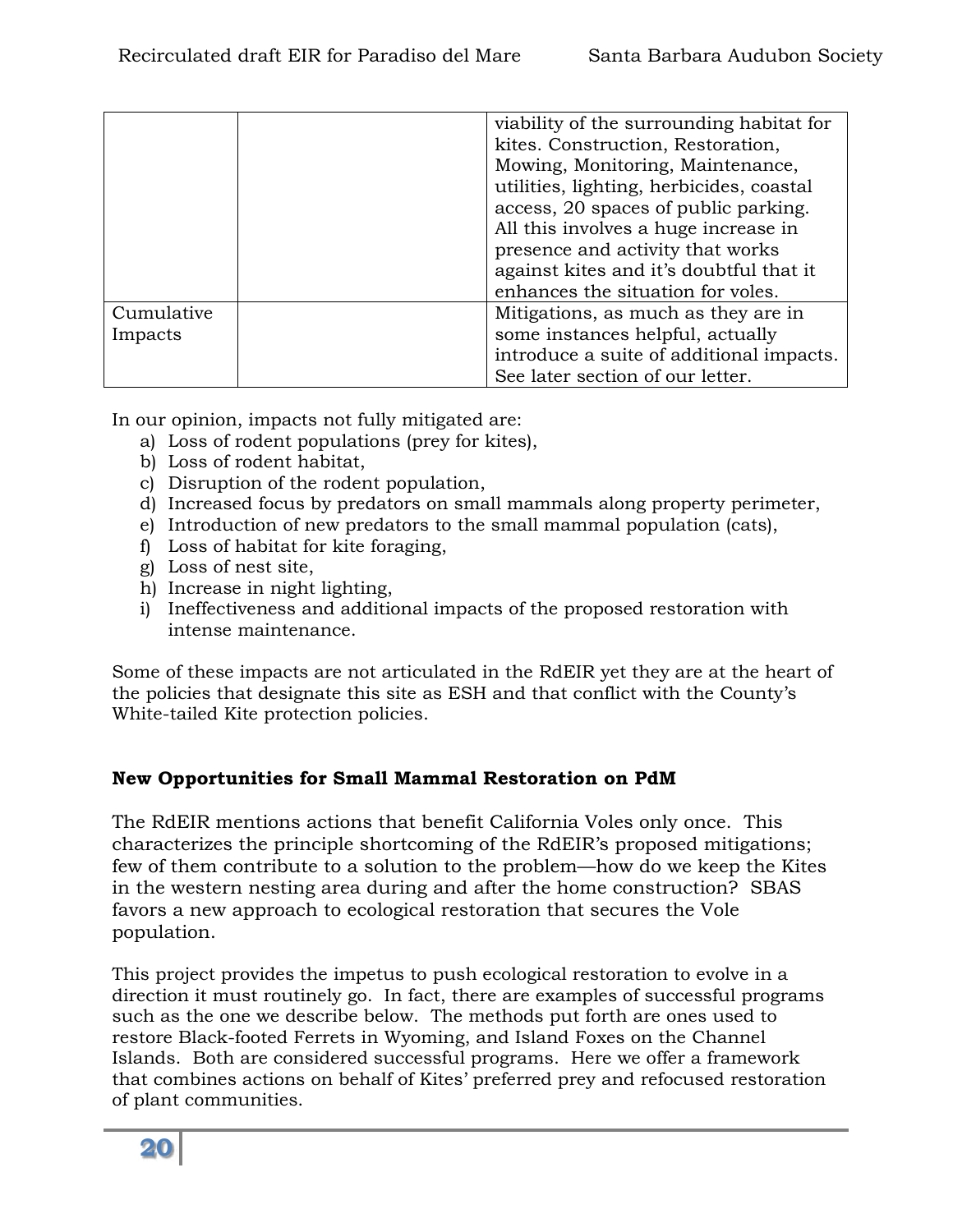#### Framework of the Vole Restoration Program

#### **Inventory**

First, it's important to establish to what extent Voles exist in the area of the 2013 Kite nest. We want to preserve and secure areas where Voles are already established and where they are able to reproduce. An inventory will clarify the small mammal species that exist and their movement patterns among the areas they use (i.e., their movement corridors). Where on the site are they breeding and where are they feeding? What proportion of the habitat serves as a refuge vs. that which is accessible to predators?

Second, we want to determine the other predators that might compete for Voles in the area.

#### **Choose a Reference Site**

Third, we choose a reference site near to PdM where inventories show an active vole population. Use the reference to assist in the design of the habitat restoration (as a model) and to measure success on the PdM site. A different nearby site may serve as the donor site for the captive propagation component.

#### **Choosing a Restoration Site**

The choice of sites to restore on PdM will be close to the Kite foraging area, have compromised Vole productivity, but otherwise have most of the elements needed for successful Vole use. From the tool chest of restoration approaches habitat enhancement of existing but compromised habitat would be the proper tool. Restoration involving moderate or extensive soil disturbance will not work.

We propose a two-pronged approach involving:

- a) Habitat enhancement designed to increase rates of population growth and seasonally favoring Vole productivity over accessibility to predators,
- b) Population enhancement through captive propagation.

# **Habitat Restoration Success Criteria.**

Restoration to benefit animal communities requires important shifts in the way we do measure the results. As already mentioned, restoration targeting plant communities involves a degree of intrusion for maintenance, watering, and weeding that obviates colonization and reproduction for small mammals, especially if the need is for a short-term response such as at PdM. Here we want to minimize intrusion and restrict maintenance to the season when Kites are not breeding. Thus, we need new success criteria from regulatory agencies based not on plant success, which encourages overplanting and excessive maintenance, but rather based on feedback from the animal occupants and from the predatory animals.

#### **Long-term Support for Kites**

Finally, we need a landscape level understanding of habitat connectivity among small mammal populations. From that comes restoration where needed and setbacks to ensure movement among populations. This movement is critical to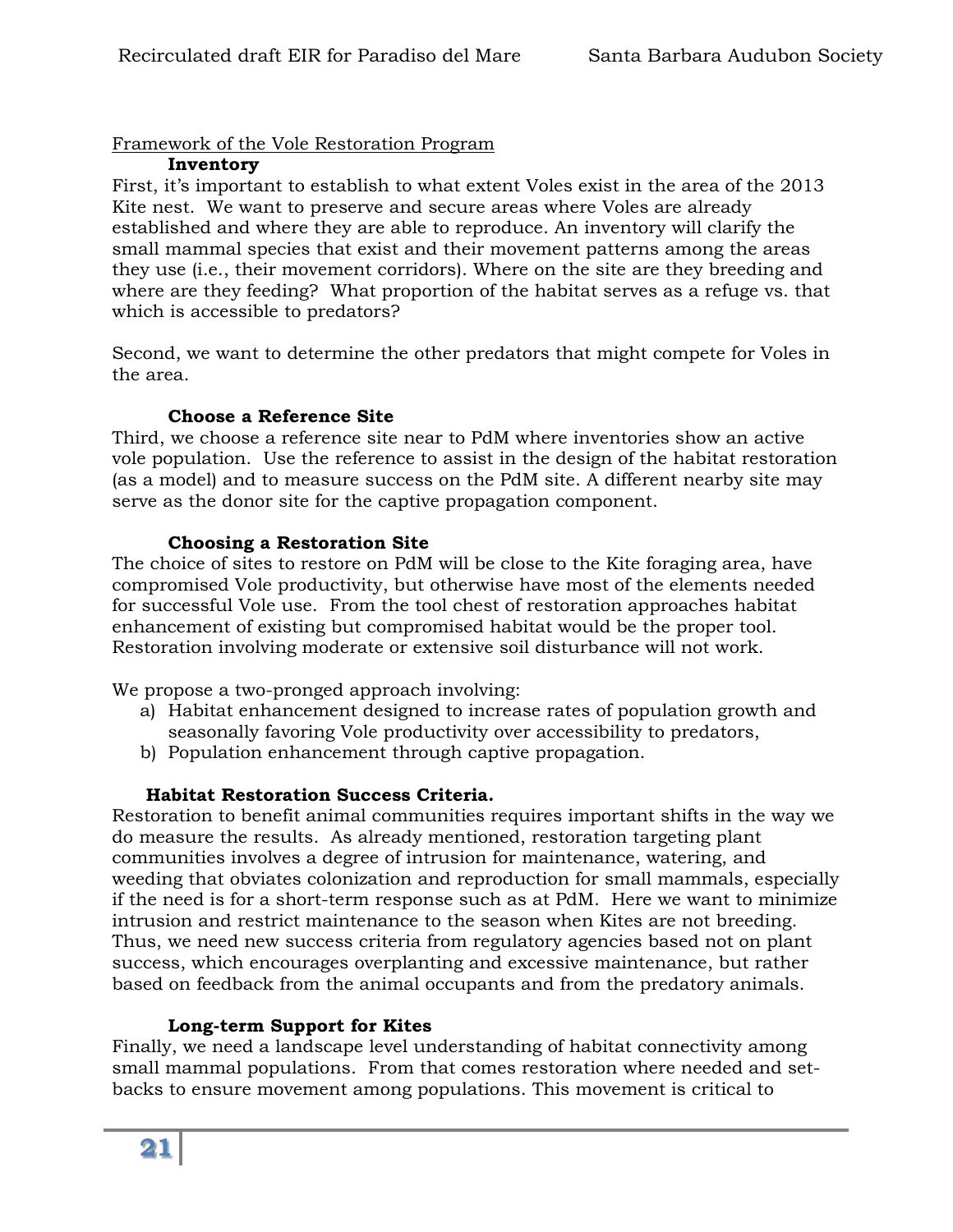facilitate prey population recovery following inevitable droughts, floods, diseases, and periods of overhunting by predators.

The objective is to enhance prey productivity from a muted population cycle to a healthy cycle.

#### **Benefits of This Approach of Two-pronged Ecological Restoration**

We can install a program here that solves several problems:

- 1. It reduces intrusions from maintenance to make restored areas functional for predators and prey,
- 2. It provides a benefit to Kites within a few months of the effort because voles have short generation times with an output of 5 to 10 broods per year,
- 3. Other predators will benefit from the additional prey.
- 4. It provides long-term as well as short-term solutions by identifying and securing corridors among site productive to small mammals.
- 5. With experience in studying the correct parameters where development is proposed, the County of Santa Barbara could determine by inventory alone the degree of threat to White-tailed Kite and their prey and determine more accurately the risk to Kites early in a project.

Once the program is installed and refined at PdM, it can become a model where other Kite populations are diminished only because the site has lost its capacity to recover from catastrophe. Santa Barbara County will have a feasible tool to protect Kite populations and uphold the Kite protection policy.

#### **Captive propagation models**

Captive propagation is being applied more often to solve problems with endangered species, threatened or unique gene pools, genetic augmentation, and loss of habitat. Often it is used for education purposes when taking animals from the wild is not legal or ethical. Zoos are frequent practitioners of captive propagation. And of course, small mammals have been bred in captivity as food for snakes and other captive predators for years. The techniques are available and, with some exceptions notably with larger animals, they are becoming more successful.

We choose two models here mostly to demonstrate that captive propagation has been successful rather than to advance specific techniques. Having said that, captive propagation is the extreme form of recovery for PdM. Perhaps it's only necessary where habitats have lost their entire population of Voles. More appropriate for PdM may be modest forms of population assistance that may involve Vole protection (to increase areas where breeding can occur but predation cannot) or habitat augmentation for Voles (providing specific elements of the ecosystem necessary to achieve rapid reproduction) rather than captive propagation. While our examples illustrate the feasibility of captive propagation with predators such as the ferrets and fox, we're even more confident that it can be established for small mammals.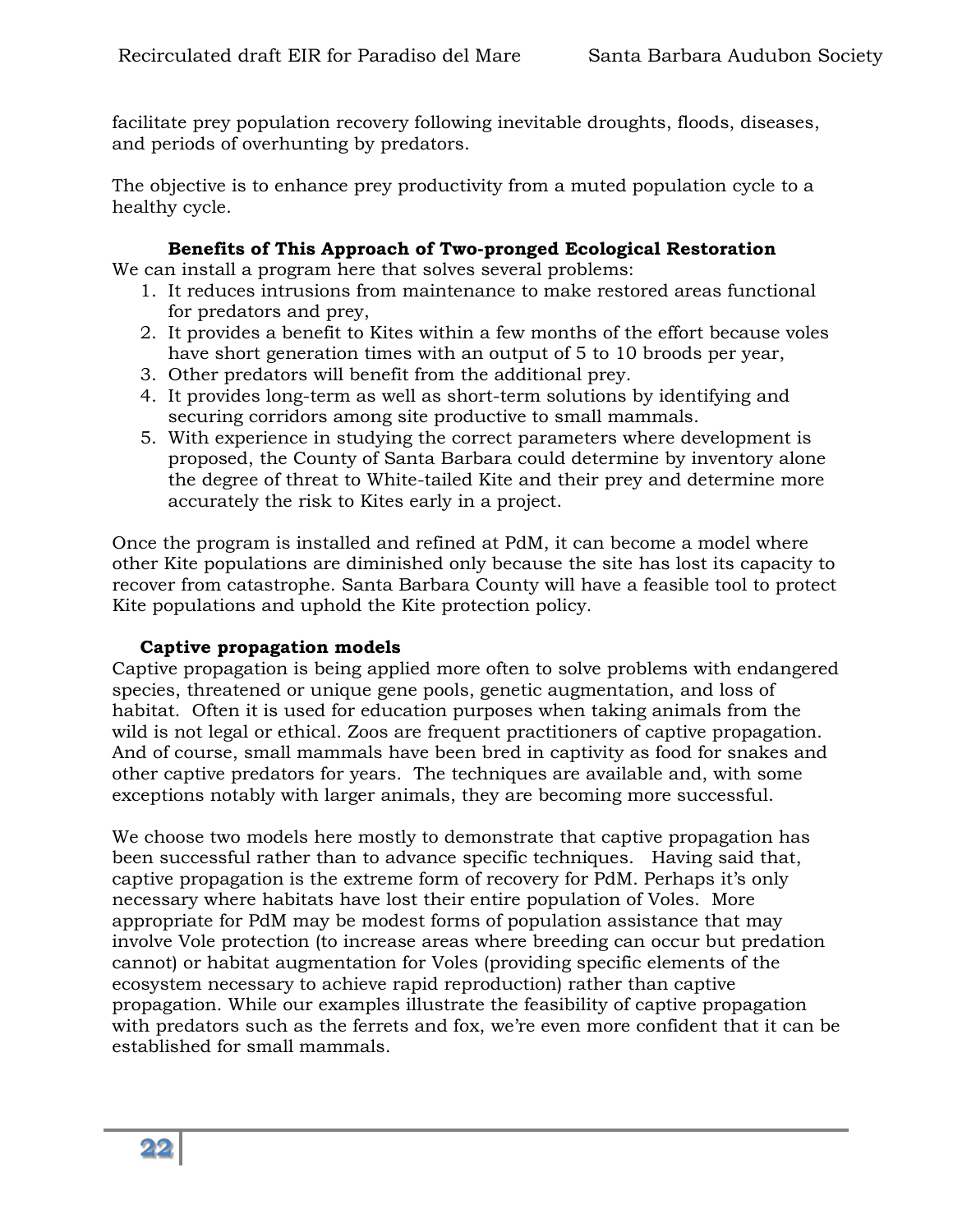#### **Black-footed Ferret[21](#page-22-0)**

From a single remaining population of 18 individuals found in Wyoming in 1981, many hundred healthy individuals have been placed in 5 or so prairies in Mexico and the western US.

# **Island Fox**



A program involving captive propagation and treatment for canine distemper has resulted in these population changes in the four races of Island Fox<sup>[22](#page-22-1)</sup>.

In sum, there are additional feasible mitigation measures to restore small mammal populations onsite, that are necessary (but not alone sufficient) to reduce impacts to Kites from the Project to less than significant levels. These additional mitigations should be included in the final EIR.

# **Cumulative Impacts**

#### Impacts on the Local Population of White-tailed Kite

*Does the loss of Kites at PDM affect the Goleta Valley Population?* The answer is, it's not clear. We don't know of any data that tell us whether Kites at PdM are part of the Goleta Valley population. One indicator would be evidence that these birds roost together. Observations would have to be made during the non-breeding periods of birds flying in the late afternoon toward Goleta or birds from a roost near Goleta flying in the very early morning towards PdM. We

<span id="page-22-0"></span> $\overline{a}$ <sup>21</sup> Black-footed Ferret Recovery, **SCIENCE** Vol. 288, 12 MAY 2000. www.sciencemag.org.

<span id="page-22-1"></span><sup>22</sup> http://www1.islandfox.org/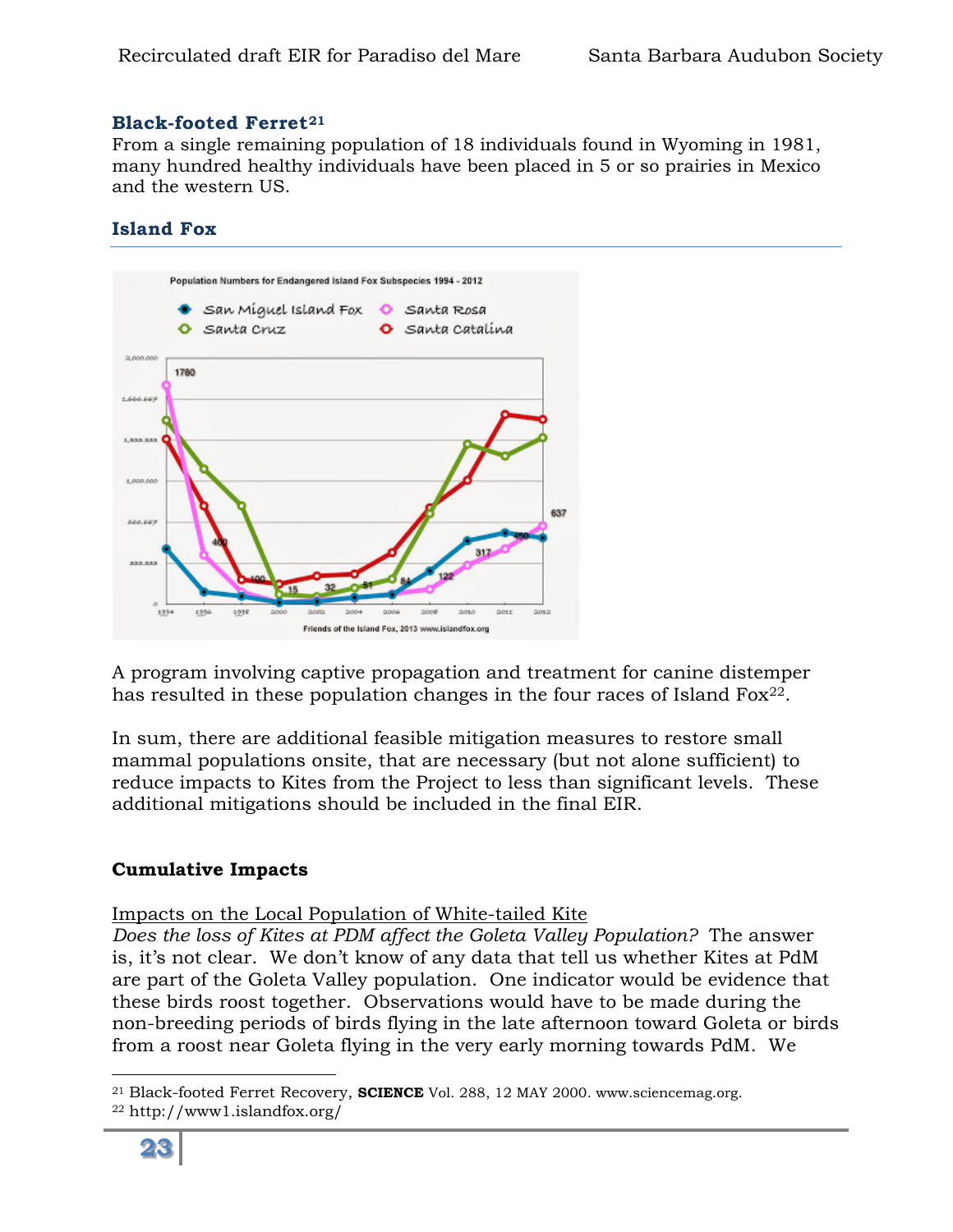know of no such observations. We've only heard of kites roosting behavior during the breeding season when birds seem to stay near to the PdM property.

*Is the local Goleta Valley population increasing or decreasing?* That also is not clear primarily because Kites defy the usual indices used to assess population health. However, there are clear indications that the population is more vulnerable now than in the 1970s. We will not present that information here because it may not be relevant to issues at PdM. A separate investigation of the effectiveness of the policies designed to protect Kites is warranted.

*Have the mitigation measures presented at PdM been shown to be successful in protecting the White-tailed Kite population in Goleta?* We have to consider whether or to what degree these kinds and specific mitigations applied in other projects have offset impacts and benefited Kites in the Goleta Valley. Again, another investigation is warranted.

One comparable situation is the restoration on Goleta Slough at Area I[23](#page-23-0). It is an approximately 40-acre restoration that we think is one of the best in the County. It's a good job because it has multiple habitat types; it mixes dense with open habitats appropriately; it has a persistent fresh water source within it; and maintenance has been vigilant. This is an area where Kites bred, or attempted to breed many years from 1982 to 2004[24](#page-23-1). Once restoration was initiated in 2006, Kites have not returned to nest here. Nesting is impossible here *because of* the conscientious but persistent project maintenance for the plant community. Restoration designed for plant communities generally does not work for animal communities. A completely different approach and set of tools are needed when mitigating impacts to habitats that support birds-ofprey.

In other restoration efforts, planting is so dense that it excludes prey and access to the prey that predators require. Not only small mammals are unable to colonize, but lizards, snakes, and even insects are excluded.

SBAS believes the Cumulative Impacts Analysis in the RdEIR acknowledges the following impacts:

- (1) direct impacts from degradation or alteration of riparian habitat;
- (2) indirect impacts to water quality resulting from an increase in impervious surfaces and pollutant runoff into nearby water bodies;
- (3) increased human and domestic animal presence in close proximity to riparian habitats; and
- (4) fragmentation of upland habitat used for wildlife movement.

<span id="page-23-1"></span><sup>24</sup> Kite Nesting data in care of M. Holmgren.



<span id="page-23-0"></span> $\overline{a}$ <sup>23</sup> Area I is located here: N 34.41917 W 119.84426.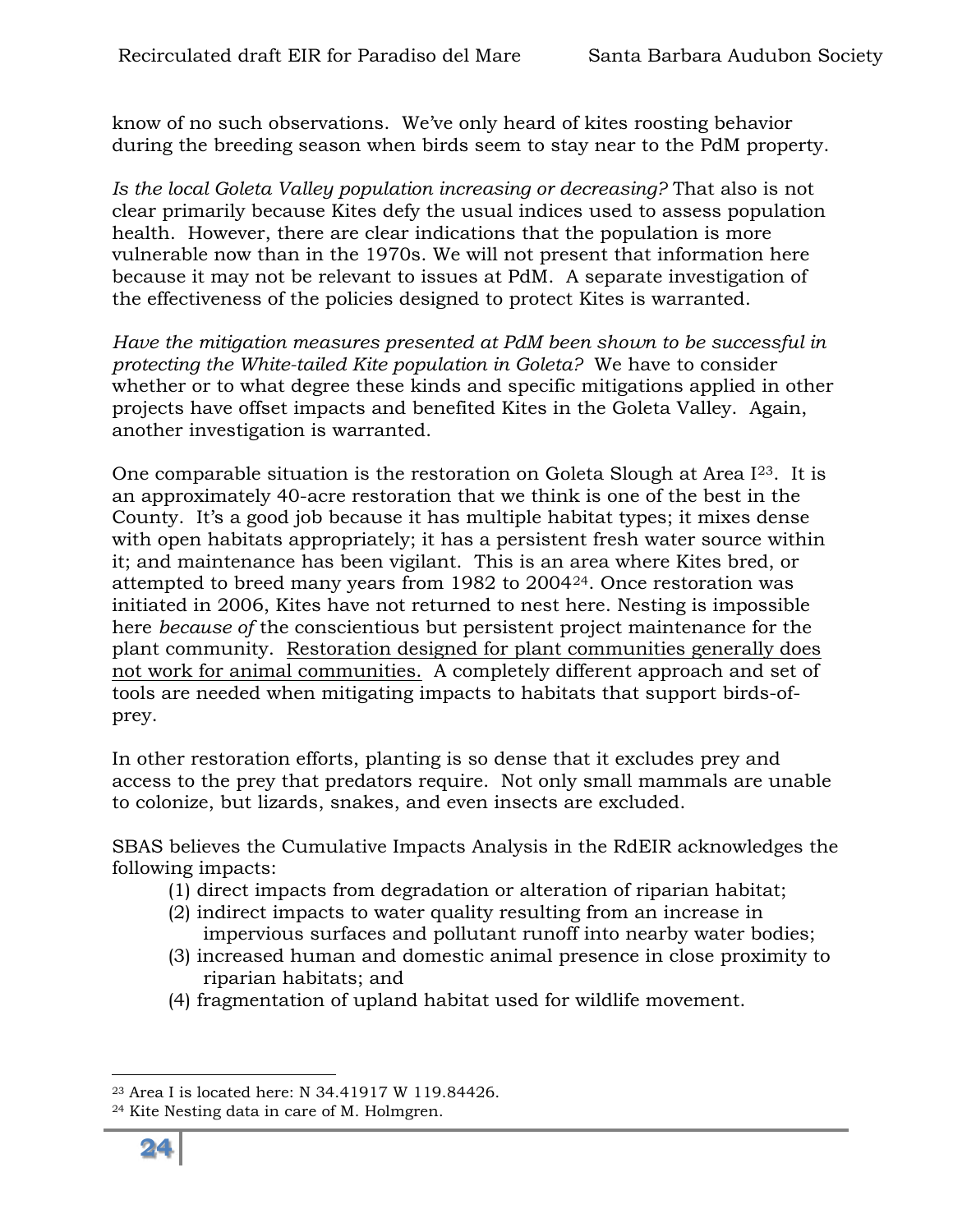SBAS Audubon remains concerned about loss of habitat and fragmentation of that which remains. Our concerns are that Dudek has failed to focus on the processes that support White-tailed Kites. As a result, they have:

- a) designed mitigation in the form of restoration that does not work and does not address the impacts,
- b) failed to present information on fragmentation and loss of habitat connectivity.

If this project is implemented with the current proposed mitigations, long-term degradation of the vitality of the small mammal community and of White-tailed Kite is a likely result. In our opinion, the evidence demonstrates that this will result in a significant impact.

Habitat restoration will not be effective in the short- or mid-term, and it is not reasonable to assume that habitat restoration will be effective in the long term, except where gross impediments to habitats prevail (i.e., in ruderal habitat). Even where dense mustard stands are restored, with the project limited to only 5 years of maintenance, it is very likely mustard and dominant exotics will return.

| Information   | Significance                | <b>SBAS Comment</b>                       |
|---------------|-----------------------------|-------------------------------------------|
| <b>BIO-19</b> | The proposed project        | The RdEIR simply suggests that            |
|               | would result in             | mitigation is sufficient.                 |
|               | cumulative impacts to       |                                           |
|               | sensitive species and       |                                           |
|               | loss of wildlife habitat    |                                           |
|               | (Class II).                 |                                           |
|               | <b>SBAS</b> sees additional |                                           |
|               | impacts not                 |                                           |
|               | acknowledged in the         |                                           |
|               | RdEIR:                      |                                           |
|               | Those include:              |                                           |
|               | 1. The addition of          |                                           |
|               | numerous workers,           |                                           |
|               | heavy equipment, and        |                                           |
|               | utilities needed to         |                                           |
|               | service the mitigation      |                                           |
|               | and maintenance.            |                                           |
|               | 2. Equipment used in        | The RdEIR omits impacts to biological     |
|               | the Agricultural            | resources associated with the new         |
|               | operation.                  | agricultural operation.                   |
|               | 3. Herbicides and           | The RdEIR applies conditions on the       |
|               | pesticides                  | use of pesticides and herbicides, but the |
|               |                             | impacts are not mitigated.                |

We believe the RdEIR introduces new impacts under the guise of mitigation. The principle impact is project maintenance that accompanies restoration.